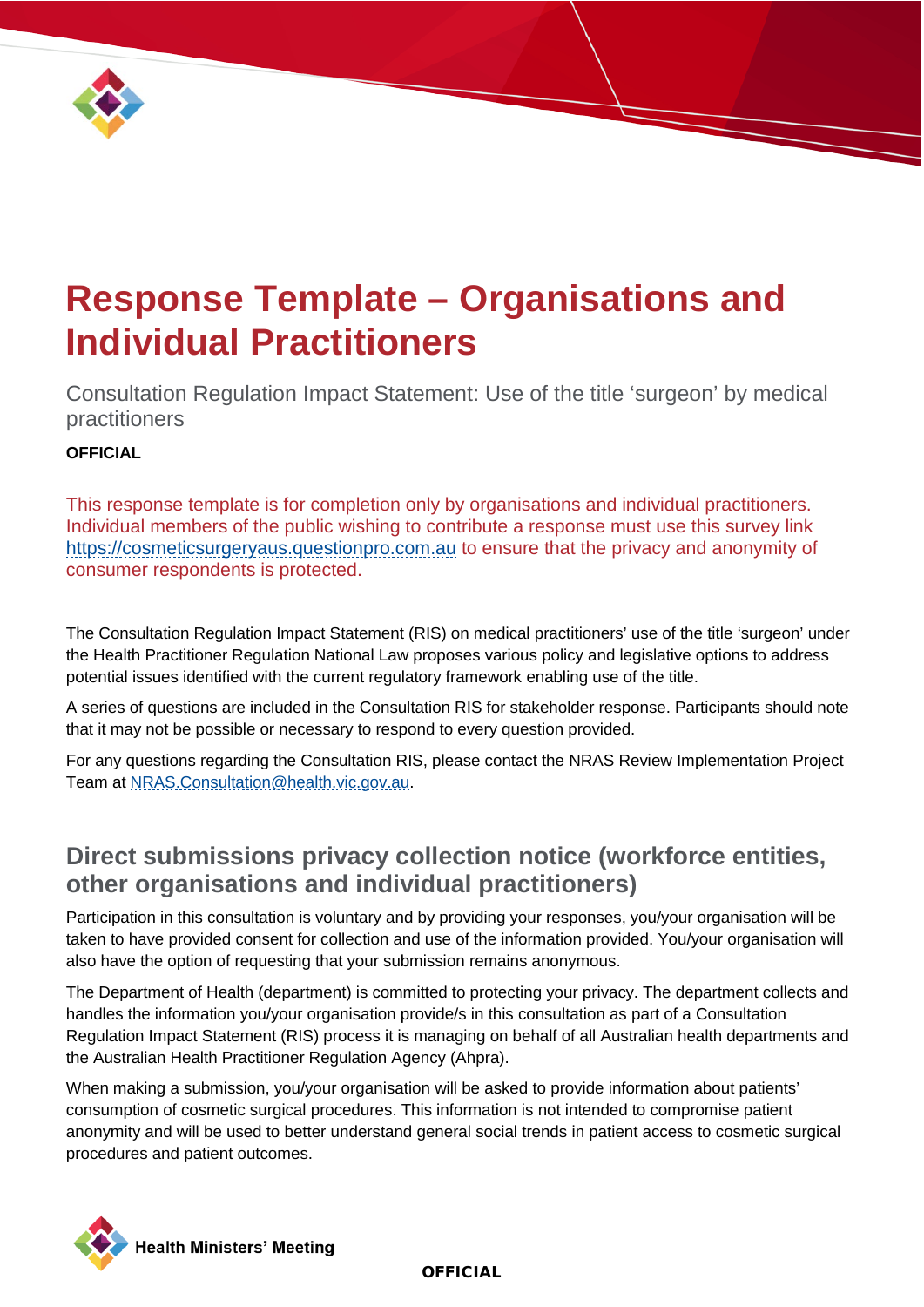Your/your organisation's feedback, including qualitative and quantitative data provided, will inform government decisions about regulation of the title 'surgeon' under the Health Practitioner Regulation National Law and contribute to the development of a Decision RIS for public release. It may, for example, lead to changes in the law that restrict which medical practitioners will be entitled to use that title.

The consultation requests information relating to cosmetic and/or other surgery and does not ask organisations to provide any identifying information about patients, practitioners or facilities. You/organisations are asked not to include such information in your/their answers.

Respondents should not include any identifying information such as information about patients, medical practitioners or facilities in responses, as reservations or concerns about the treatment patients may have received from a particular medical practitioner, or about a medical practitioner's conduct should be reported directly in a notification to Ahpra, or a health complaints commission or similar entity in the relevant state or territory.

Your/your organisation's feedback will be collected, analysed and interpreted by the National Registration and Accreditation Scheme Review Implementation Project Team (NRAS project team) on behalf of health ministers. It may also be disclosed to health ministers and the health departments of other states and territories for this purpose.

The NRAS project team will not publish an organisation's submission if that organisation requests that it remains anonymous but it may publish anonymised information provided by organisations in the Decision RIS. Your organisation may be identified in the Decision RIS, unless your organisation advises it wishes to remain anonymous. Where your organisation does not request to remain anonymous, your organisation's submission may be published by health ministers. Your feedback may be shared with other government entities, both in Victoria and other Australian jurisdictions.

Completion of submissions by organisations is voluntary. There are no consequences for non-completion or for providing submissions which address all or some of the questions presented.

For more information on the department's privacy collection practices, please refer to the department's privacy policy or visit our website on [https://www.health.vic.gov.au/privacy.](https://www.health.vic.gov.au/privacy)

The NRAS project team supervising the consultation can be contacted by emailing [NRAS.Consultation@health.vic.gov.au](mailto:NRAS.Consultation@health.vic.gov.au) or you may contact the department's Information Sharing and Privacy team by emailing [privacy@health.vic.gov.au.](mailto:privacy@health.vic.gov.au) You can request that changes be made to information you have been provided by contacting us using the above details.

| <b>Required fields</b>                                                                                                                                             | <b>Required organisational responses</b>      |
|--------------------------------------------------------------------------------------------------------------------------------------------------------------------|-----------------------------------------------|
| Organisation/Practitioner<br>Name                                                                                                                                  | Royal Australasian College of Surgeons (RACS) |
| Would you/your organisation<br>like to remain anonymous in<br>the Decision RIS for public<br>release in the event data<br>from the below responses is<br>included? | No.                                           |
| (Delete whichever is not<br>applicable)                                                                                                                            |                                               |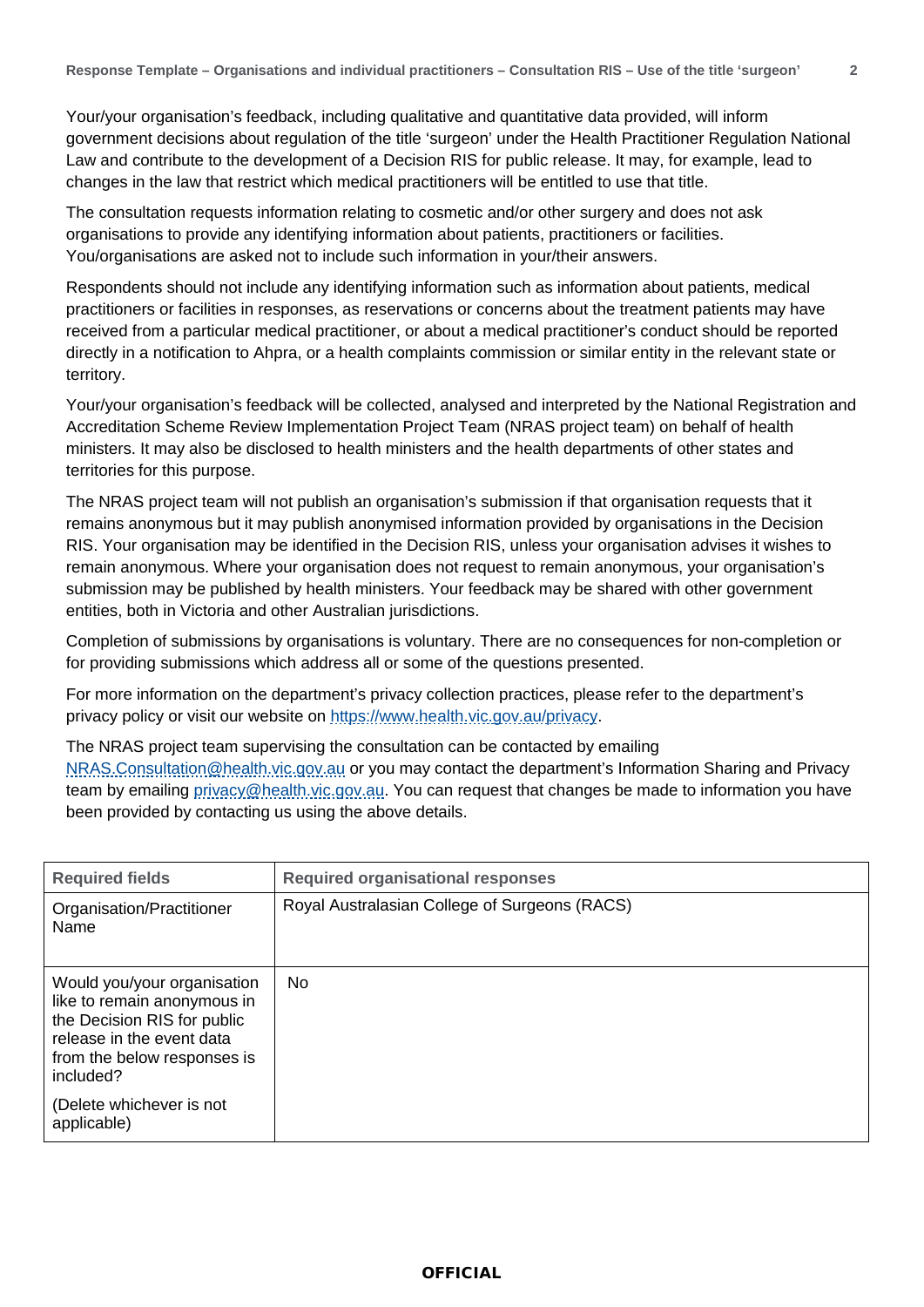| <b>Required fields</b>                                                                                                                               | <b>Required organisational responses</b> |
|------------------------------------------------------------------------------------------------------------------------------------------------------|------------------------------------------|
| Do you/does your<br>organisation consent for its<br>submission to be published<br>online on release of the<br>Decision RIS?                          | Yes                                      |
| (Delete whichever is not<br>applicable)                                                                                                              |                                          |
| Do you/does your<br>organisation consent for<br>collection and use of the<br>information provided in this<br>submission?<br>(Delete whichever is not | I agree                                  |
| applicable)                                                                                                                                          |                                          |

## **Consultation RIS organisational responses**

|     | <b>Consultation RIS questions</b>                                                                                                                                                                                          | <b>Organisational responses</b> |  |
|-----|----------------------------------------------------------------------------------------------------------------------------------------------------------------------------------------------------------------------------|---------------------------------|--|
|     | <b>Title protection and its functions</b>                                                                                                                                                                                  |                                 |  |
| 1.1 | What level of<br>qualifications and<br>training would you<br>generally have expected<br>a practitioner using the<br>title 'surgeon' to have?                                                                               | X                               |  |
| 1.2 | Prior to reading this RIS<br>did you believe that<br>cosmetic surgery is<br>regulated in the same<br>way as other surgery?                                                                                                 | X                               |  |
| 1.3 | Does current regulation<br>help you understand the<br>differences between the<br>regulation of cosmetic<br>and other surgery?                                                                                              | X                               |  |
| 1.4 | Do you think the risks,<br>potential harms or level<br>of adverse outcomes<br>associated with<br>cosmetic surgery are<br>higher than for other<br>areas of medical<br>practice? If so, what is<br>the basis for this view? | X                               |  |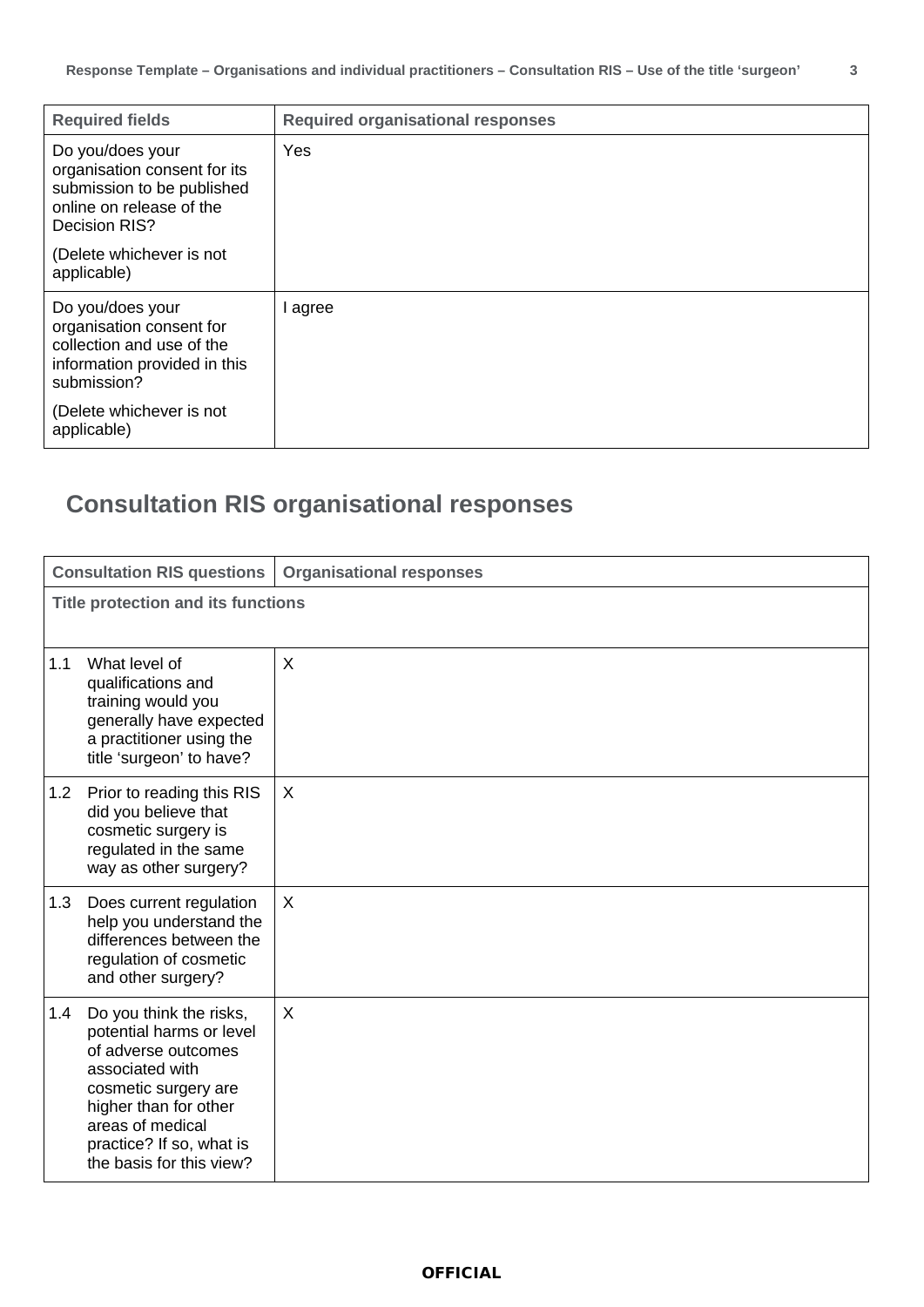|                                                                       | <b>Consultation RIS questions</b>                                                                                                                                                                                                                                                       | <b>Organisational responses</b>                                                                   |
|-----------------------------------------------------------------------|-----------------------------------------------------------------------------------------------------------------------------------------------------------------------------------------------------------------------------------------------------------------------------------------|---------------------------------------------------------------------------------------------------|
| Cosmetic surgery is not a recognised specialty under the National Law |                                                                                                                                                                                                                                                                                         |                                                                                                   |
| 2.1                                                                   | Prior to reading this RIS<br>were you aware of the<br>different training<br>regimen for specialist<br>surgeons as opposed to<br>'cosmetic surgeons'?                                                                                                                                    | X                                                                                                 |
| 2.2<br>choice?                                                        | If you were unaware of<br>this difference and have<br>engaged a cosmetic<br>surgical practitioner,<br>would this knowledge<br>have influenced your<br>choice of practitioner? If<br>you have not engaged a<br>cosmetic surgical<br>practitioner, would this<br>knowledge impact your    | $\times$<br>Other elements in the regulatory framework for the performance of surgical procedures |
| 3.1                                                                   | Are current guidelines,<br>laws and regulations<br>effectively deterring<br>patient harm that may<br>arise from practitioners<br>performing cosmetic<br>surgical procedures<br>outside their level of<br>competency?                                                                    | $\times$                                                                                          |
| 3.2<br>include?                                                       | Prior to reading this RIS<br>were you aware of<br>Ahpra's register of<br>practitioners, and if so,<br>have you found its<br>information useful to<br>help you make informed<br>decisions about<br>choosing a<br>proceduralist? What<br>additional information do<br>you think it should | X<br>Public harm and risks that arise from the current regulatory regime                          |
| 4.1                                                                   | Have you experienced<br>difficulty getting<br>cosmetic surgical                                                                                                                                                                                                                         | X                                                                                                 |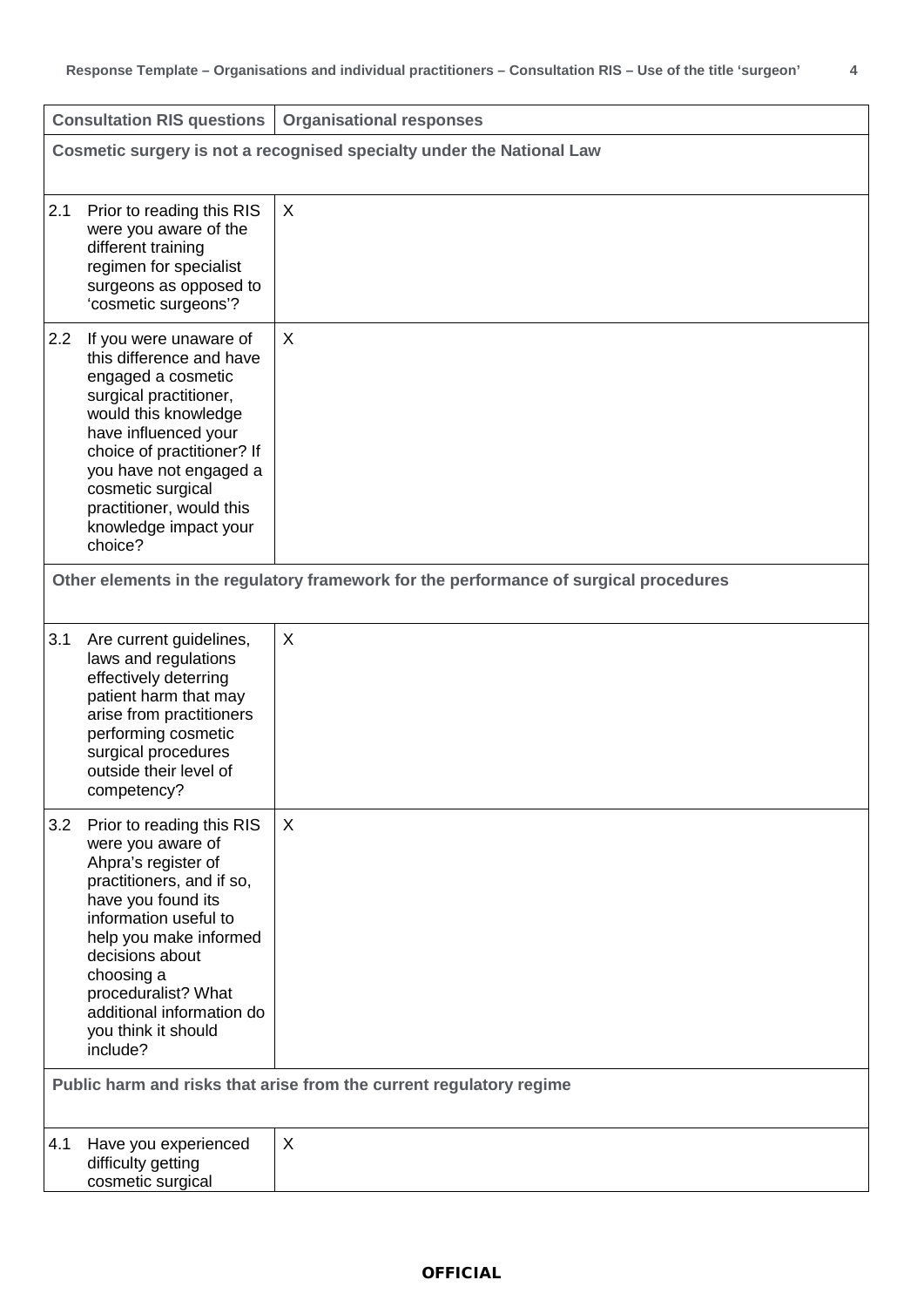|     | <b>Consultation RIS questions</b>                                                                                                                                                                                                                                                                 | <b>Organisational responses</b> |
|-----|---------------------------------------------------------------------------------------------------------------------------------------------------------------------------------------------------------------------------------------------------------------------------------------------------|---------------------------------|
|     | practitioners to explain<br>professional title, the<br>risks and rewards of<br>surgery, and their<br>capacity to perform a<br>given procedure? Was<br>this more difficult than<br>with other surgical<br>practitioners?                                                                           |                                 |
| 4.2 | Do you have any<br>evidence of harms or<br>complications resulting<br>from procedures<br>performed by<br>practitioners who do not<br>have advanced surgical<br>training, or who are<br>practising outside their<br>scope of competence?<br>Can these harms and<br>complications be<br>quantified? | X                               |
| 4.3 | Do you have any<br>evidence of harms<br>arising from cosmetic<br>surgeries that are the<br>result of unethical or<br>substandard practices or<br>unethical conduct?                                                                                                                               | X                               |
| 4.4 | Can you provide<br>information about the<br>relationship between<br>corporatisation and<br>cosmetic surgery? If a<br>relationship exists, is<br>this more common in<br>cosmetic surgery than in<br>other surgical fields?                                                                         | X                               |
| 4.5 | If corporatisation is more<br>common in cosmetic<br>surgery, is this is having<br>any discernible effects<br>on patient risk and<br>harm?                                                                                                                                                         | X                               |
| 4.6 | Can you provide<br>evidence to show that<br>financial incentives are<br>attracting medical<br>practitioners to the field<br>of cosmetic surgery? If<br>financial incentives<br>exist, is this leading to                                                                                          | X                               |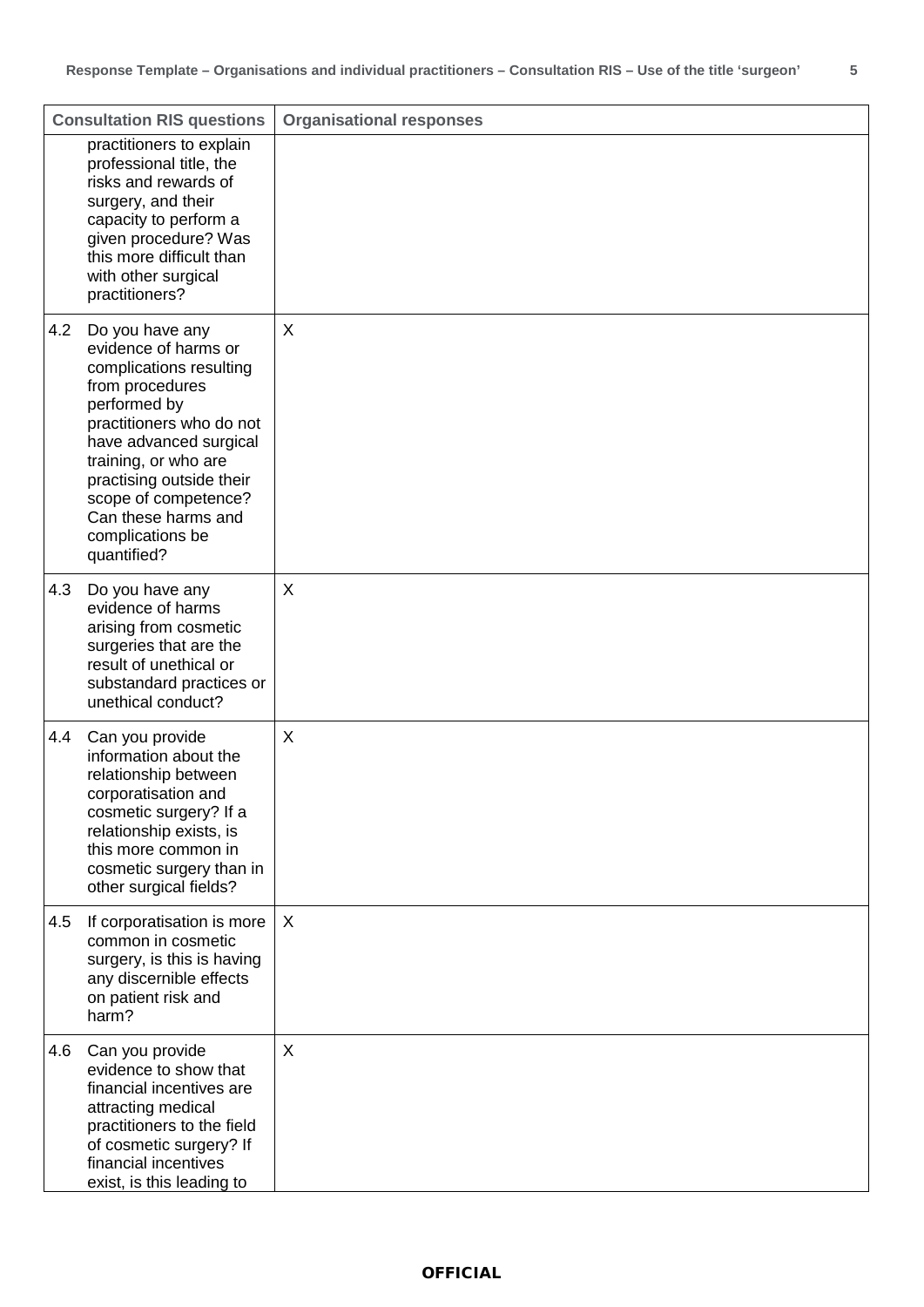| <b>Consultation RIS questions</b>                                                                                                                                                                                                                                                                                                                                                          | <b>Organisational responses</b> |
|--------------------------------------------------------------------------------------------------------------------------------------------------------------------------------------------------------------------------------------------------------------------------------------------------------------------------------------------------------------------------------------------|---------------------------------|
| greater risk and harm to<br>patients?                                                                                                                                                                                                                                                                                                                                                      |                                 |
| 4.7<br>Please provide any<br>evidence you have<br>about the volume of<br>patients accessing<br>cosmetic surgical<br>procedures.                                                                                                                                                                                                                                                            | X                               |
| 4.8<br>Can you provide<br>evidence that<br>demonstrates any<br>broader costs of post-<br>operative outcomes of<br>cosmetic surgeries on<br>the health system and<br>the broader economy?<br>This includes any data<br>that quantifies the cost<br>to the public health<br>system of revision<br>surgeries for consumers<br>who have suffered poor<br>outcomes from cosmetic<br>procedures. | X                               |
| 4.9<br>Are you aware of<br>adverse impacts to<br>cosmetic surgery<br>patients due to there<br>being no requirements<br>to involve a GP in<br>referrals? Does this<br>have material effects on<br>the quality of care being<br>provided by cosmetic<br>surgical proceduralists?<br>If so, how this might<br>reasonably be<br>demonstrated?                                                  | X                               |
| 4.10 Can you provide any<br>evidence demonstrating<br>the effectiveness or<br>ineffectiveness of the<br>National Law's<br>advertising provisions,<br>particularly in relation to<br>the cosmetic surgery<br>industry?                                                                                                                                                                      | X                               |
| 4.11 Can you provide any<br>information about<br>whether Ahpra's public<br>register of practitioners                                                                                                                                                                                                                                                                                       | X                               |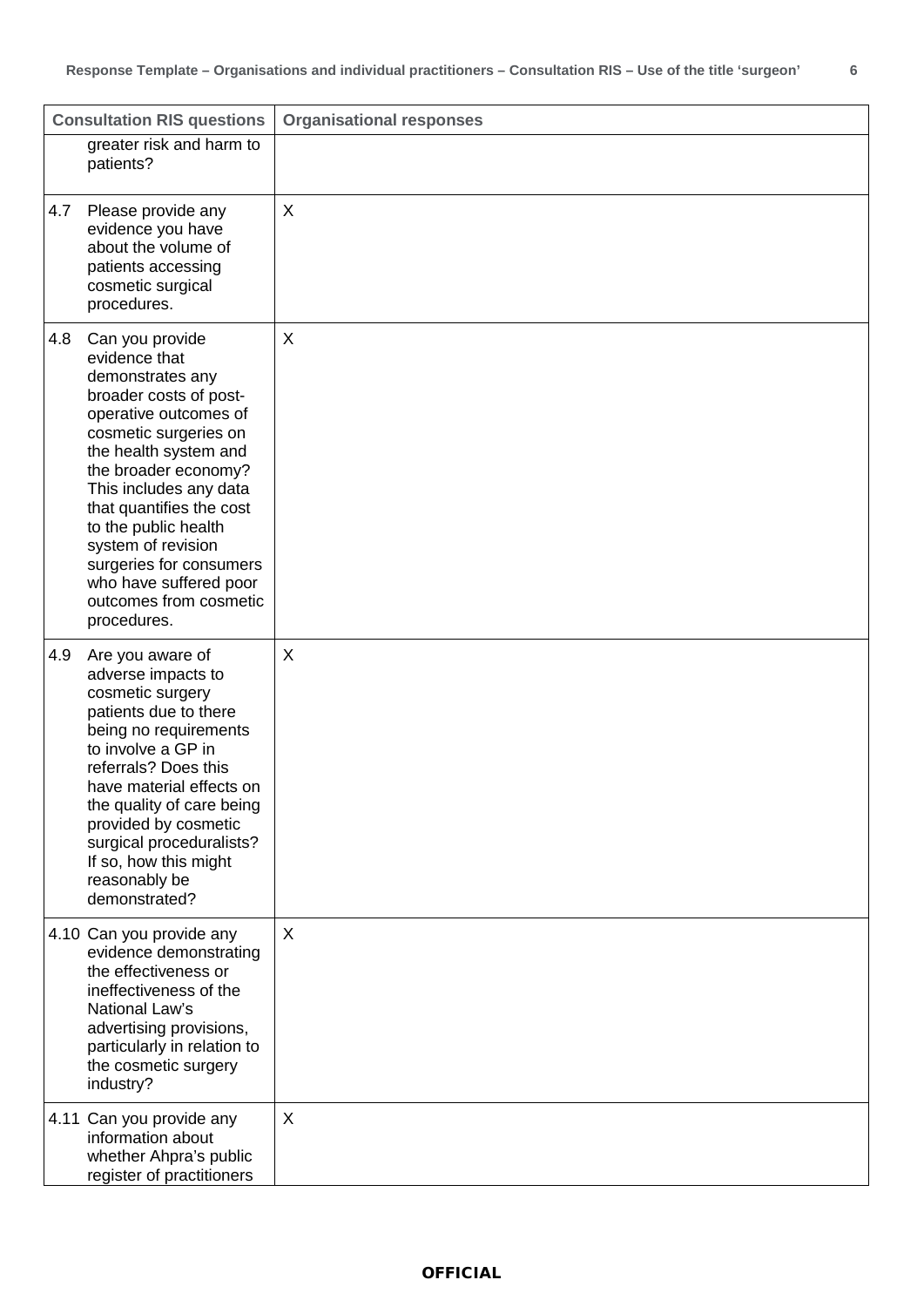|                                          | <b>Consultation RIS questions</b>                                                                                                                                                                                                                                                      | <b>Organisational responses</b>                                                                                                                                                                                                                                                                                                                                                                                                                                                                                                                                                                                                                                                                                                                            |
|------------------------------------------|----------------------------------------------------------------------------------------------------------------------------------------------------------------------------------------------------------------------------------------------------------------------------------------|------------------------------------------------------------------------------------------------------------------------------------------------------------------------------------------------------------------------------------------------------------------------------------------------------------------------------------------------------------------------------------------------------------------------------------------------------------------------------------------------------------------------------------------------------------------------------------------------------------------------------------------------------------------------------------------------------------------------------------------------------------|
|                                          | helps to address any<br>identified cosmetic<br>surgery regulatory<br>issues?                                                                                                                                                                                                           |                                                                                                                                                                                                                                                                                                                                                                                                                                                                                                                                                                                                                                                                                                                                                            |
|                                          | Available data: quantitative and qualitative                                                                                                                                                                                                                                           |                                                                                                                                                                                                                                                                                                                                                                                                                                                                                                                                                                                                                                                                                                                                                            |
| 5.1                                      | Are the issues relating<br>to title restriction<br>accurately outlined in<br>this RIS?                                                                                                                                                                                                 | X                                                                                                                                                                                                                                                                                                                                                                                                                                                                                                                                                                                                                                                                                                                                                          |
| 5.2                                      | How do you currently<br>satisfy yourself that your<br>practitioner is qualified<br>to perform their desired<br>surgery, cosmetic or<br>otherwise? How did you<br>satisfy yourself that a<br>practitioner was<br>qualified prior to reading<br>this RIS?                                | X                                                                                                                                                                                                                                                                                                                                                                                                                                                                                                                                                                                                                                                                                                                                                          |
| 5.3                                      | Does this RIS accurately<br>describe surgical<br>procedures (cosmetic or<br>otherwise) performed by<br>practitioners, the types<br>of specialists and other<br>registered practitioners<br>that perform them and<br>the accepted<br>parameters of practice<br>for these practitioners? | X                                                                                                                                                                                                                                                                                                                                                                                                                                                                                                                                                                                                                                                                                                                                                          |
| <b>Options and cost-benefit analyses</b> |                                                                                                                                                                                                                                                                                        |                                                                                                                                                                                                                                                                                                                                                                                                                                                                                                                                                                                                                                                                                                                                                            |
| 6.1                                      | Do you support<br>maintaining the status<br>quo (Option 1)? Please<br>explain why.                                                                                                                                                                                                     | RACS does not support maintaining the status quo. The costs of the status quo<br>are well outlined in the Consultation RIS. With RACS' focus on patient safety<br>RACS would consider maintaining the status quo due to the 'benefits' outlined<br>in the Consultation RIS - most of which are narrowly financial - to be verging on<br>the unethical.                                                                                                                                                                                                                                                                                                                                                                                                     |
| 6.2                                      | Do you support<br>implementing<br>alternatives such as<br>Options 2.1 or 2.2 to<br>amending the National<br>Law? Do you support<br>implementing one or<br>both? Please explain<br>why. If this option is<br>preferred, what reforms<br>or initiatives would be                         | On balance, RACS does not support option 2.1 as a stand-alone action.<br>Communicating to the public - in order to convey the meaning and significance<br>of titles, and to raise safety awareness regarding cosmetic procedures - is good<br>in principle. However as touched on in the Consultation RIS, in practice<br>effective health campaigns are very difficult. Effectively conveying information<br>about titling (without legislative change) would be particularly difficult because<br>titling regulation is very complex. Trying to explain which titles are restricted or<br>protected, and which are not, and which titles may be used in a way that is in<br>breach of the law by some practitioners but not others, would be practically |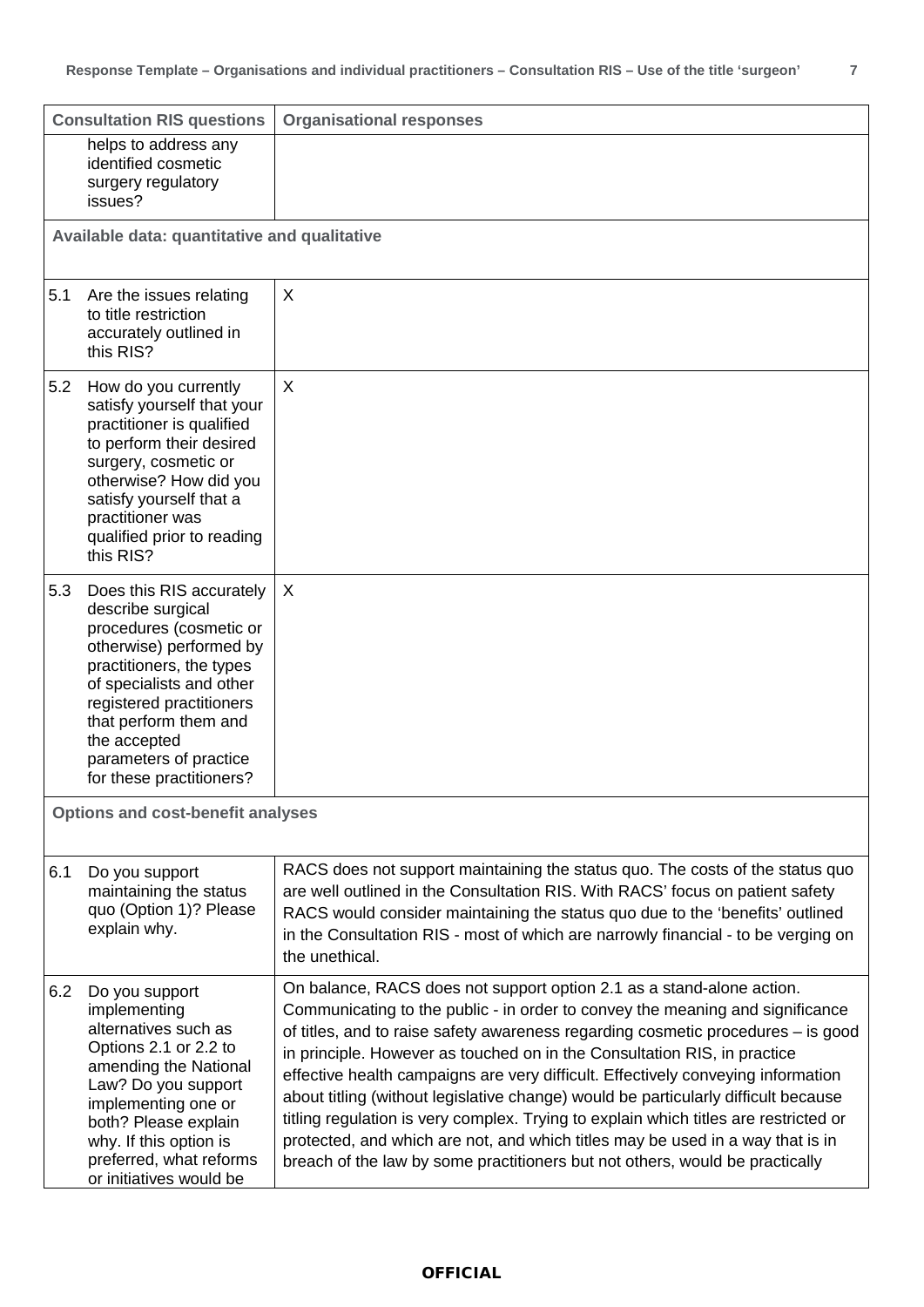| <b>Consultation RIS questions</b>                                                                                                                                                                                                                    | <b>Organisational responses</b>                                                                                                                                                                                                                                                                                                                                                                                                                                                                                                                                                                                                                                                                                                                                                                                                                                                                                                                                                                                                                                                                                                                                                                                                                    |
|------------------------------------------------------------------------------------------------------------------------------------------------------------------------------------------------------------------------------------------------------|----------------------------------------------------------------------------------------------------------------------------------------------------------------------------------------------------------------------------------------------------------------------------------------------------------------------------------------------------------------------------------------------------------------------------------------------------------------------------------------------------------------------------------------------------------------------------------------------------------------------------------------------------------------------------------------------------------------------------------------------------------------------------------------------------------------------------------------------------------------------------------------------------------------------------------------------------------------------------------------------------------------------------------------------------------------------------------------------------------------------------------------------------------------------------------------------------------------------------------------------------|
| required to realise either<br>or both sub-option/s?                                                                                                                                                                                                  | impossible via a post on social media, or other public communications<br>campaign, which would also have to be sustained and frequently repeated.                                                                                                                                                                                                                                                                                                                                                                                                                                                                                                                                                                                                                                                                                                                                                                                                                                                                                                                                                                                                                                                                                                  |
|                                                                                                                                                                                                                                                      | A benefit of the approach advocated for by RACS is that it would make<br>communicating who is allowed to use the title 'surgeon' a lot simpler. Were<br>RACS' position agreed to by the Health Council, RACS would recommend an<br>information campaign in this instance, as such a campaign is more likely to be<br>practicable and successful.                                                                                                                                                                                                                                                                                                                                                                                                                                                                                                                                                                                                                                                                                                                                                                                                                                                                                                   |
|                                                                                                                                                                                                                                                      | RACS does not support option 2.2. RACS is concerned that increasing provider<br>liability for non-economic damages would be a step towards a US-style culture<br>of litigiousness in healthcare, which Australians would not want to see imported<br>into this country.                                                                                                                                                                                                                                                                                                                                                                                                                                                                                                                                                                                                                                                                                                                                                                                                                                                                                                                                                                            |
|                                                                                                                                                                                                                                                      | As outlined in the 'costs' section of the Consultation RIS RACS is concerned<br>that such changes would result in increases to the cost of professional<br>indemnity insurance for medical practitioners, with the flow on effect of<br>increased costs to patients.                                                                                                                                                                                                                                                                                                                                                                                                                                                                                                                                                                                                                                                                                                                                                                                                                                                                                                                                                                               |
| 6.3<br>Do you support<br>strengthening existing<br>mechanisms in the<br><b>National Scheme</b><br>(Option 3)? Please<br>explain why.                                                                                                                 | While there is likely to be some value to be found in strengthening existing<br>mechanisms, RACS does not support option 3 as a <i>primary</i> means of achieving<br>reform and protecting patients. What exactly 'strengthening existing<br>mechanisms' would mean is somewhat unclear, and could mean a great many<br>things, some of which may in some way further the aims of the National Law,<br>and some which may not. RACS notes that the concurrent 'Independent Review<br>of the Regulation of Health Practitioners in Cosmetic Surgery' includes several<br>areas for investigation within its terms of reference which may be considered as<br>'strengthening existing mechanisms', such as updates to codes of conduct,<br>AHPRA investigation protocols and AHPRA risk assessments, amongst others.<br>Whatever it means in practice, what 'strengthening existing mechanisms' will<br>not do is prevent practitioners from advertising themselves to the public as<br>surgeons when they do not have the guarantee of very high education and<br>training standards that completion of an AMC accredited program in a surgical<br>discipline brings.<br>For many years, RACS and other stakeholders have argued that this needs to |
|                                                                                                                                                                                                                                                      | change. The time for making minor alterations to codes of conduct, AHPRA<br>investigation protocols or AHPRA risk assessments, and claiming that these<br>changes will solve the issue is past. Now is the time to act rather than wait for<br>more surgical patients to suffer harm, having incorrectly assumed that the<br>person carrying out the procedure had completed accredited surgical training.                                                                                                                                                                                                                                                                                                                                                                                                                                                                                                                                                                                                                                                                                                                                                                                                                                         |
| 6.4<br>Do you support<br>restricting the title<br>'surgeon' under the<br>National Law (Option<br>4)? Please explain why.<br>If option 4 is preferred,<br>which medical<br>practitioners should be<br>eligible to use the title<br>'surgeon', and why | What a 'surgeon' is, for the Royal Australasian College of Surgeons<br>Becoming a surgeon is more than just being able to perform surgery or a<br>particular surgical skill. Fellows of RACS and other similar surgical colleges<br>around the world have long since moved on from just being technicians that<br>perform surgery, to now being clinicians that care for patients through their<br>healthcare journey. As an example a surgeon doesn't simply "cut", but<br>rather comprehensively cares for the whole patient; from the diagnosis, to<br>counselling, advice, development of a treatment plan that may - or may not<br>involve a surgical procedure, ensuring that alternatives to a proposed                                                                                                                                                                                                                                                                                                                                                                                                                                                                                                                                     |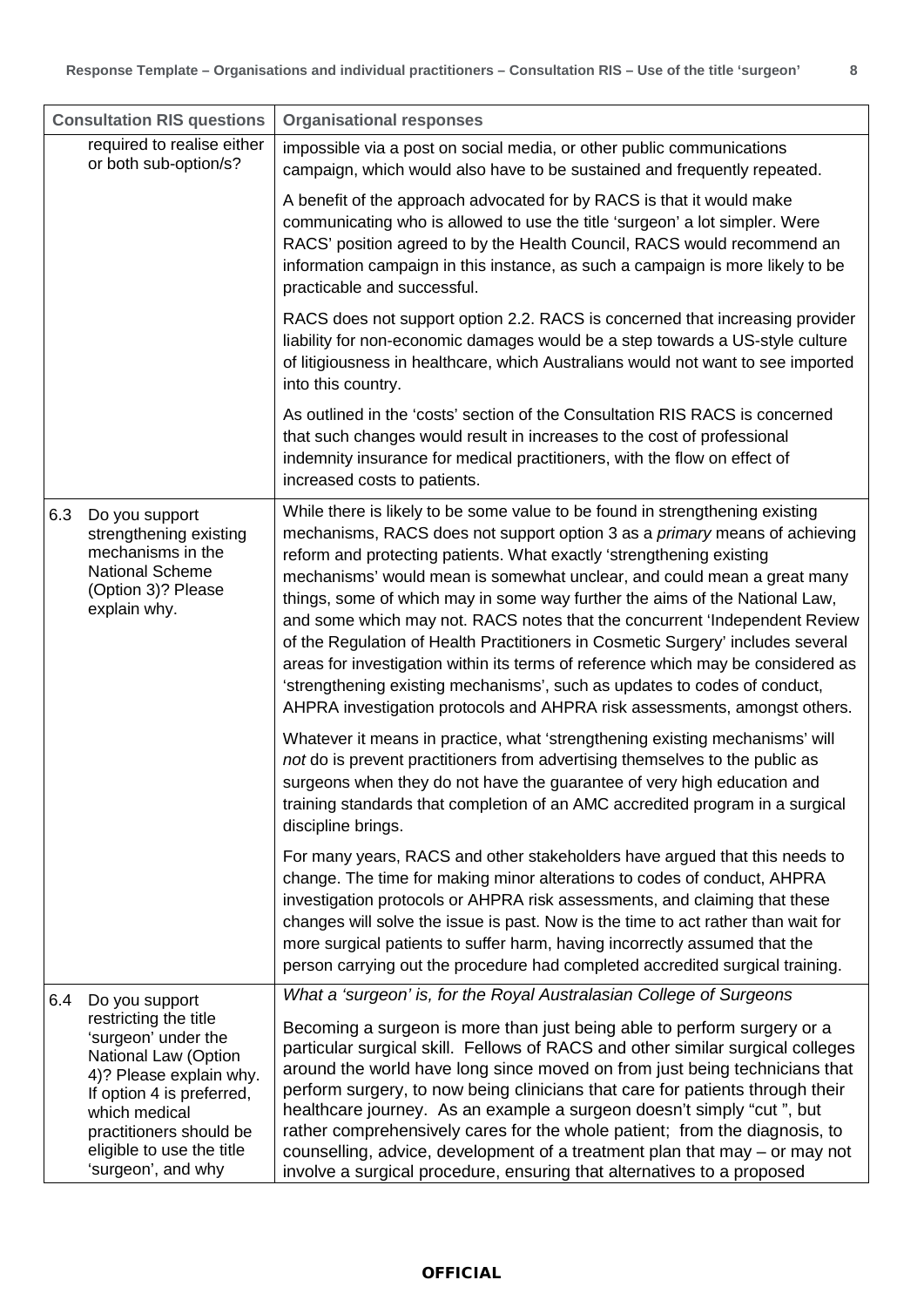| <b>Consultation RIS questions</b>         | <b>Organisational responses</b>                                                                                                                                                                                                                                                                                                                                                                                                                                                                                                                                                                                                                           |
|-------------------------------------------|-----------------------------------------------------------------------------------------------------------------------------------------------------------------------------------------------------------------------------------------------------------------------------------------------------------------------------------------------------------------------------------------------------------------------------------------------------------------------------------------------------------------------------------------------------------------------------------------------------------------------------------------------------------|
| should option 4.1 or 4.2<br>be preferred? | treatment are discussed, and that if surgery is to proceed that the<br>practitioner is the best suited and trained to perform that procedure, either<br>by himself or herself, or as part of a wider more comprehensive team, and is<br>able to care for the patient effectively post-operatively and deal with<br>complications in a manner that safeguards patients.                                                                                                                                                                                                                                                                                    |
|                                           | Worldwide, learned medical institutions have spent many years defining and<br>elaborating on the essential attributes and skills that appropriately trained<br>surgeons should acquire and master. These are now known as<br>'competencies' and were developed initially by the Royal College of<br>Physicians and Surgeons of Canada and launched as the CanMEDS<br>framework in 1996. This framework described seven roles that were<br>considered integral in becoming a surgeon - Medical Expert, Professional,<br>Communicator, Collaborator, Leader, Health Advocate, and Scholar. The<br>framework was further refined in 2005, and again in 2015. |
|                                           | Within each of these roles, there are several key concepts and enabling<br>competencies that define the skills, attributes, and behaviours that should<br>be present or acquired to become a safe and competent surgeon. The<br>framework also includes the concept of 'milestones' that further define the<br>various stages of development of these elements during training from<br>transition into surgical training (junior residency), to transition to practice<br>(becoming a surgeon), to advanced expertise.                                                                                                                                    |
|                                           | These concepts were adopted by many medical colleges throughout the<br>world, including RACS, who then incorporated them into their own training<br>processes.                                                                                                                                                                                                                                                                                                                                                                                                                                                                                            |
|                                           | RACS expanded on these original seven competencies to develop the nine<br>RACS Core Competencies in 2012. In addition to the original seven<br>competencies, RACS added Technical Expertise and Clinical Judgement,<br>recognising the critical necessity of these attributes to being a surgeon. In<br>2019 in recognition of the significance of health inequities on poor health<br>outcomes, particularly in Indigenous communities - RACS added a tenth<br>competency, 'cultural competence and cultural safety'.                                                                                                                                    |
|                                           | The ten competencies underpin all aspects of the specialty surgical training<br>programs for which RACS has been accredited by the Australian Medical<br>College (AMC) and provide a framework for the assessment of practising<br>surgeons. <sup>1</sup>                                                                                                                                                                                                                                                                                                                                                                                                 |
|                                           | Each of the RACS specialty training programs take 5 or 6 years at a<br>minimum to complete, on top of a standard medical degree.                                                                                                                                                                                                                                                                                                                                                                                                                                                                                                                          |
|                                           | Mastering these competencies provides the physiological, ethical,<br>psychological, pharmacological and medical expertise to safely diagnose,<br>treat and manage surgical patients. This includes knowing the medical<br>conditions that preclude surgery, awareness of associated conditions that<br>will influence surgical management choices, managing appropriate referrals<br>for complex care and performing all aspects of postoperative care including<br>correcting complications.                                                                                                                                                             |
|                                           | Thus, for RACS, to be a 'surgeon' is to have mastered these competencies.<br>As was described above, internationally, medical colleges which train those                                                                                                                                                                                                                                                                                                                                                                                                                                                                                                  |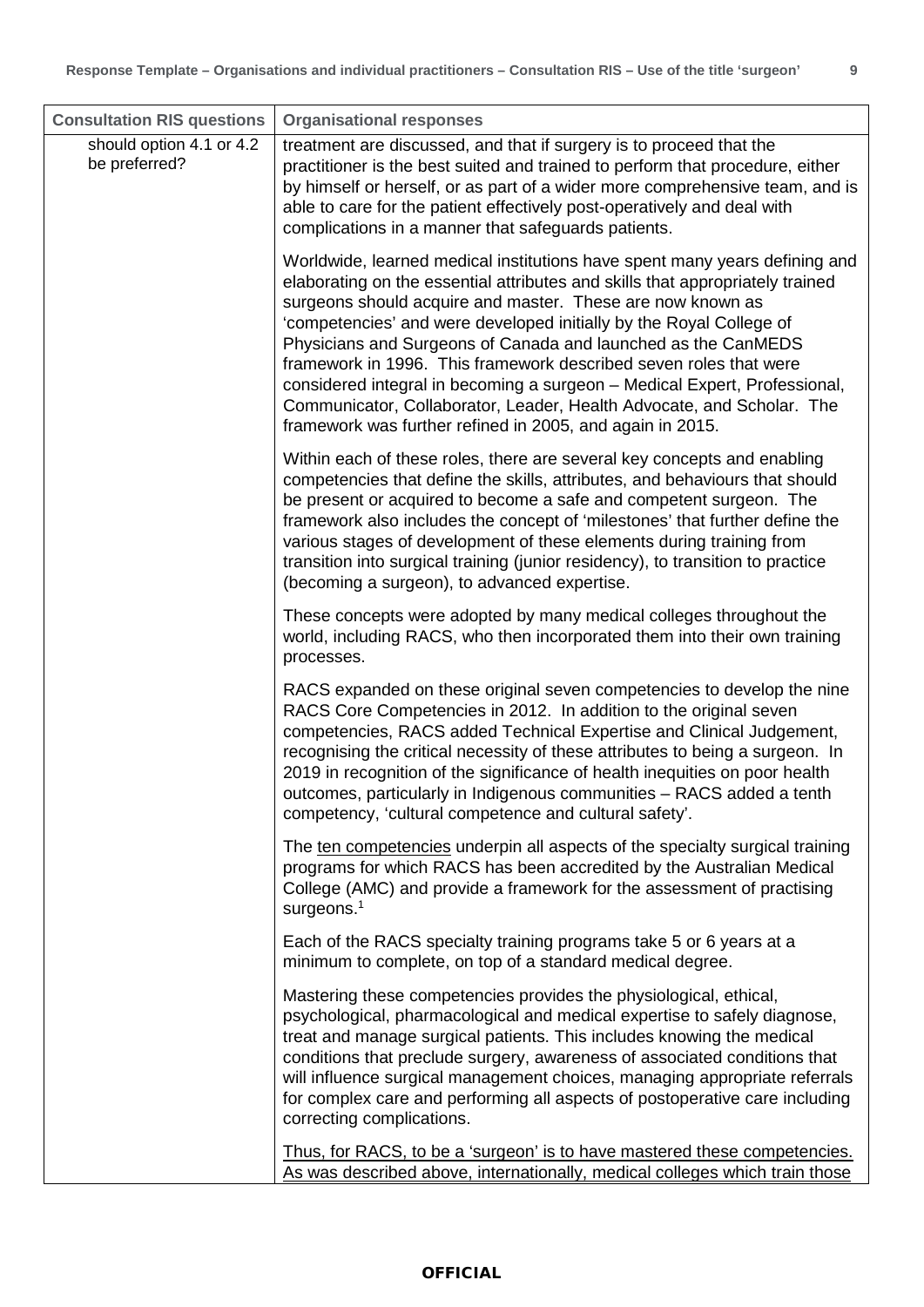| <b>Consultation RIS questions</b> | <b>Organisational responses</b>                                                                                                                                                                                                                                                                                                                                                                                                                                                                                                                                                                          |
|-----------------------------------|----------------------------------------------------------------------------------------------------------------------------------------------------------------------------------------------------------------------------------------------------------------------------------------------------------------------------------------------------------------------------------------------------------------------------------------------------------------------------------------------------------------------------------------------------------------------------------------------------------|
|                                   | who undertake significant surgery aim for similar defined and elaborated<br>attributes and skills.                                                                                                                                                                                                                                                                                                                                                                                                                                                                                                       |
|                                   | Why use of the title 'surgeon' should be restricted                                                                                                                                                                                                                                                                                                                                                                                                                                                                                                                                                      |
|                                   | While the common understanding of what it means to be a 'surgeon'<br>may not be as comprehensive as the above, the term carries weight with<br>the public. The public at least expects those who use the title to have high<br>standards of training and patient care, and probably expects that person to<br>be nationally registered.                                                                                                                                                                                                                                                                  |
|                                   | Yet in Australia use of the term 'surgeon' is not restricted to particular<br>medical practitioners who have successfully completed accredited<br>training or met other registration standards.                                                                                                                                                                                                                                                                                                                                                                                                          |
|                                   | Around the country, numerous medical practitioners who have not<br>completed RACS' training or other accredited high-level surgical training<br>advertise themselves using 'surgeon' in their title. These are often in the<br>cosmetic surgery sector.                                                                                                                                                                                                                                                                                                                                                  |
|                                   | As the COAG Health Council noted in 2019, the lack of regulation of the<br>term 'surgeon', 'can cause confusion among members of the public'.                                                                                                                                                                                                                                                                                                                                                                                                                                                            |
|                                   | The public do not look at cosmetic surgery as "risk-taking", but some of it is.<br>There have been numerous cases of patients suffering adverse outcomes,<br>having undergone surgery by non-surgical specialist practitioners, for<br>example as cited in the Consultation RIS.                                                                                                                                                                                                                                                                                                                         |
|                                   | RACS thus believes the title 'surgeon' should be restricted, ideally to those<br>who hold the defined and elaborated attributes and skills which are the<br>international standard for appropriately trained surgeons, as described<br>above.                                                                                                                                                                                                                                                                                                                                                            |
|                                   | How should the title be restricted, given the law which currently exists?                                                                                                                                                                                                                                                                                                                                                                                                                                                                                                                                |
|                                   | Despite this view, RACS would not at this time recommend legislating its<br>competencies as the standards which a medical practitioner must meet to<br>access the title, 'surgeon'. To do so would require a largescale re-<br>engineering of the Health Practitioner Regulation National Law (National<br>Law). Under the National Law access to a restricted specialty title is based<br>on registration in a specialty with the Medical Board of Australia, rather than<br>holding defined competencies. It is also possible that that the competencies<br>required of surgeons may change over time. |
|                                   | In RACS' view the key to accessing the title, as is the case for other<br>restricted specialist medical titles, must be a qualification awarded following<br>completion of a relevant accredited medical specialty program <sup>1</sup> , and<br>registration with the Medical Board of Australia in a relevant specialty.                                                                                                                                                                                                                                                                               |
|                                   | While the AMC's accreditation standards are not standards specific to<br>surgery (rather they are common standards which are applied when                                                                                                                                                                                                                                                                                                                                                                                                                                                                |

<span id="page-9-0"></span><sup>1</sup> Or if a specialist international medical graduate- successful completion of an assessment by a relevant accredited medical college.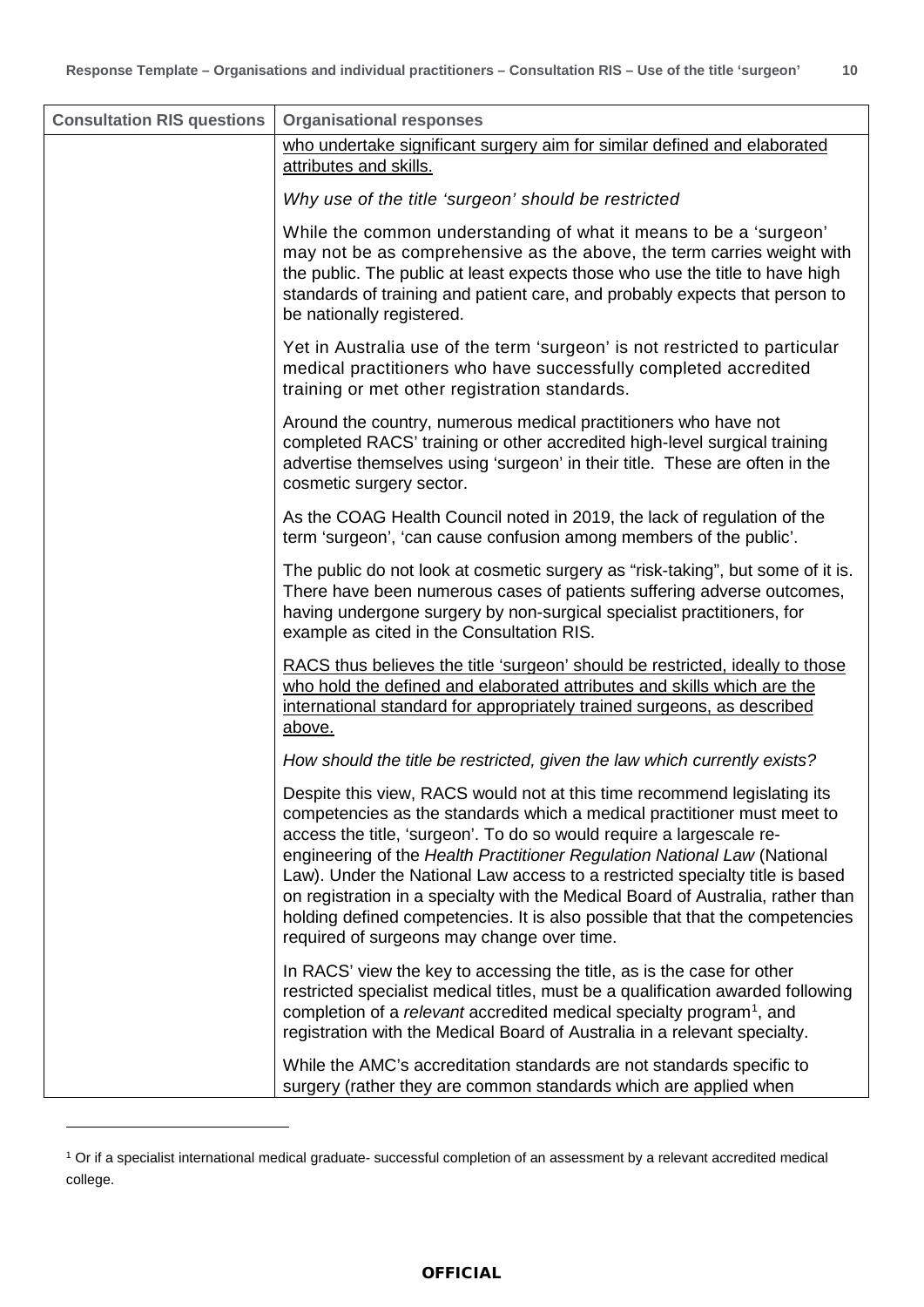| <b>Consultation RIS questions</b> | <b>Organisational responses</b>                                                                                                                                                                                                                                                                                                                                                                                                                                                                                                                                                                                                                                                                                                                                                                                                                                            |
|-----------------------------------|----------------------------------------------------------------------------------------------------------------------------------------------------------------------------------------------------------------------------------------------------------------------------------------------------------------------------------------------------------------------------------------------------------------------------------------------------------------------------------------------------------------------------------------------------------------------------------------------------------------------------------------------------------------------------------------------------------------------------------------------------------------------------------------------------------------------------------------------------------------------------|
|                                   | assessing medical colleges from all specialties), their rigorous nature, and<br>the rigorous processes used to apply them, mean that only medical colleges<br>which provide training in their specialty that is of a high international<br>standard, have their programs accredited. AMC standards are also applied<br>to continuing professional development programs (CPD), which are a<br>requirement for registration.                                                                                                                                                                                                                                                                                                                                                                                                                                                 |
|                                   | Which medical practitioners should the title be restricted to?                                                                                                                                                                                                                                                                                                                                                                                                                                                                                                                                                                                                                                                                                                                                                                                                             |
|                                   | Aside from the surgical specialties for which RACS provides accredited<br>training, there are three medical specialties which internationally, and in<br>Australia involve regular, significant surgery within their scope. These three<br>specialties are Ophthalmology, Obstetrics & Gynaecology, and Oral and<br>Maxillofacial surgery (OMFS - this specialty is actually already classed as a<br>surgical specialty by the Medical Board).                                                                                                                                                                                                                                                                                                                                                                                                                             |
|                                   | RACS has not assessed the AMC accredited training programs and CPD of<br>these three specialties <sup>2</sup> against its own ten surgical competencies.<br>However, RACS is aware that each training program has a significant<br>surgical focus and each has been accredited by the AMC. Like RACS'<br>specialty training programs their training programs are 5 or 6 years in length<br>(the OMFS program is 4 years but RACS' understands a full year of surgery<br>in general (SIG) must be completed prior). As is the case with RACS'<br>Fellows, to maintain their registration, those registered in these specialties<br>must be up to date with continuing professional development programs<br>which meet the AMC's standards. RACS understands that, as is with the<br>case with RACS, accredited CPD for these specialties includes audit and<br>peer review. |
|                                   | Due to the fact that in Australia and internationally the recognised scope of<br>these three specialties includes significant surgery, because the AMC's<br>rigorous accreditation process ensures that only programs of a high<br>international standard for a specialty are accredited, because of the<br>extended period of the training programs, and because they all have high<br>level mandatory CPD, RACS acknowledges that those who are registered in<br>these specialties, hold the essential attributes and skills which make a<br>surgeon.                                                                                                                                                                                                                                                                                                                    |
|                                   | In other words, RACS accepts that medical practitioners registered in these<br>specialties have the physiological, ethical, psychological, pharmacological<br>and medical training and experience to safely diagnose, treat and manage<br>surgical patients.                                                                                                                                                                                                                                                                                                                                                                                                                                                                                                                                                                                                               |
|                                   | With this background RACS' position is that patient safety must be<br>enhanced by modifying current legal arrangements to:                                                                                                                                                                                                                                                                                                                                                                                                                                                                                                                                                                                                                                                                                                                                                 |
|                                   | Restrict use of surgeon as a title by itself and in combination with<br>other qualifier or descriptor words to medical practitioners who have<br>completed Australian Medical Council (AMC) accredited specialist<br>training in the medical specialty of surgery, and are currently<br>registered in the specialty. For clarity this does not refer to any                                                                                                                                                                                                                                                                                                                                                                                                                                                                                                                |

<span id="page-10-0"></span><sup>2</sup> Provided by RANZCO, RANCOG, and RACDS respectively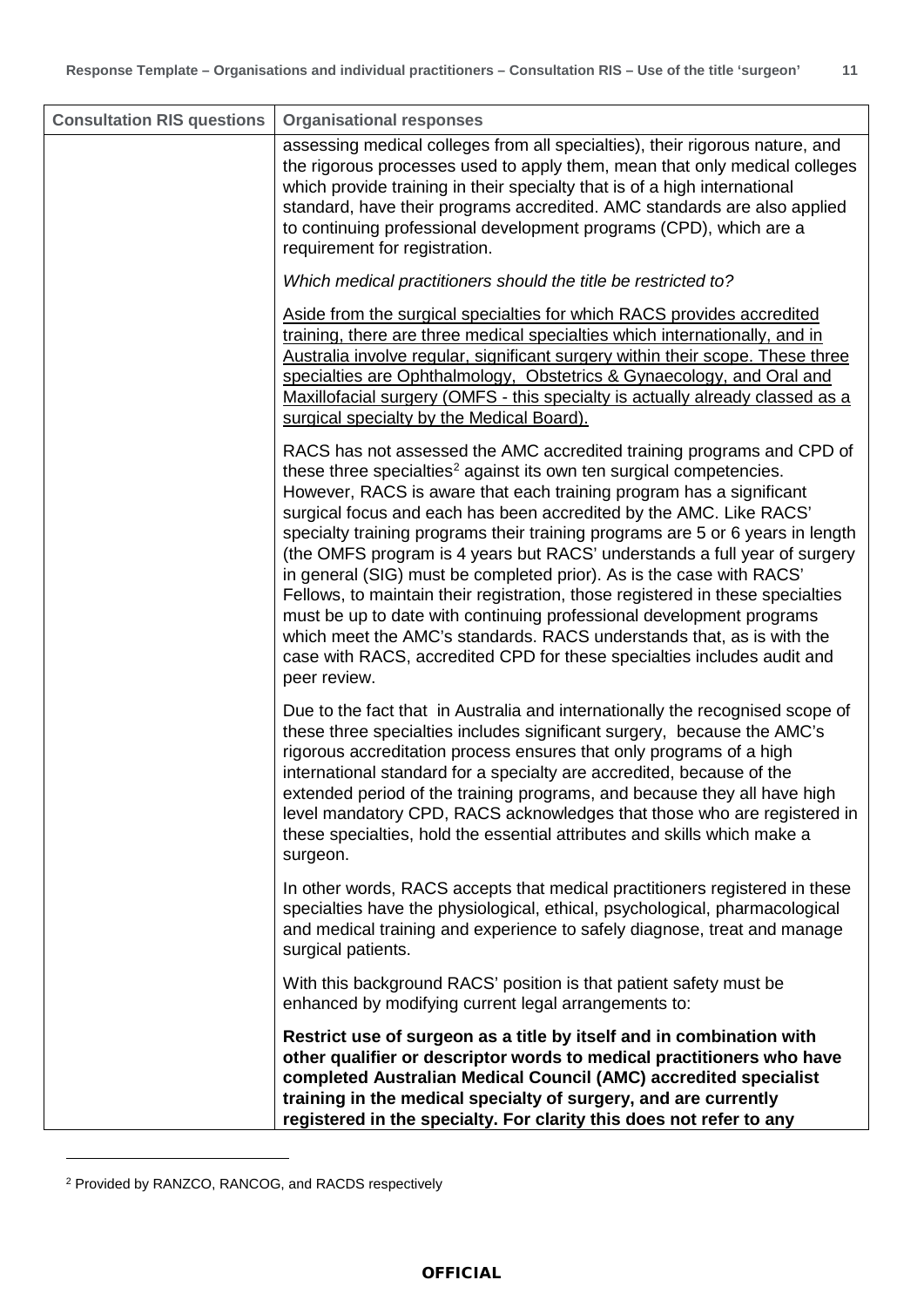| <b>Consultation RIS questions</b> | <b>Organisational responses</b>                                                                                                                                                                                                                                                                                                                                                                                                                                                                                                                                                                                                                                                                                                                                                                                                                  |
|-----------------------------------|--------------------------------------------------------------------------------------------------------------------------------------------------------------------------------------------------------------------------------------------------------------------------------------------------------------------------------------------------------------------------------------------------------------------------------------------------------------------------------------------------------------------------------------------------------------------------------------------------------------------------------------------------------------------------------------------------------------------------------------------------------------------------------------------------------------------------------------------------|
|                                   | training in surgery which may take place in a primary medical<br>education program                                                                                                                                                                                                                                                                                                                                                                                                                                                                                                                                                                                                                                                                                                                                                               |
|                                   | Exceptions to this rule may be allowed for those in the following<br>categories, in combination with the qualifier or descriptor words as<br>described:                                                                                                                                                                                                                                                                                                                                                                                                                                                                                                                                                                                                                                                                                          |
|                                   | Those who have completed AMC accredited specialist training<br>$\bullet$<br>in obstetrics and gynaecology or ophthalmology (and are<br>currently registered in these specialties) in combination with<br>relevant qualifier or descriptor words which accurately describe<br>their scope of practice - e.g. gynaecologic surgeon, ophthalmic<br>surgeon<br>General practitioners in areas of need, where other medical<br>$\bullet$<br>specialists are less accessible, and when they have attained<br>their qualifications via AMC accredited courses which include a<br>significant surgical component (e.g. those provided via the<br>'Rural Generalist Pathway'), in combination with the words<br>'Rural GP/General Practitioner' i.e Rural GP Surgeon / Rural<br><b>General Practice Surgeon</b><br>Additional exceptions may be made for: |
|                                   | Professions for which there is little chance that the public may<br>$\bullet$<br>be misled or deceived into believing that a person in that<br>profession provides human healthcare services - such as tree<br>surgery or veterinary surgery.<br>Non-medical health specialties approved by the Health Council<br>$\bullet$<br>as of January 2021 whose titles include the word surgeon, as<br>long as the full specialist title is used<br>RACS' position is not about 'protecting the turf' of RACS' Fellows.                                                                                                                                                                                                                                                                                                                                  |
|                                   | Implementing RACS' position would mean all AMC accredited Specialist<br>Surgeons, whether or not they are RACS Fellows, would be able to use the<br>term 'surgeon'. In addition, all registered 'Specialist Obstetric<br>Gynaecologists', and all registered 'Specialist Ophthalmologists' would be<br>able to use the term in combination with relevant 'qualifier' or 'descriptor'<br>words, which accurately describe their scope of practice. For example, an<br>Ophthalmologist would be able to advertise themselves as an 'ophthalmic<br>surgeon', a retina surgeon, or an eye surgeon.                                                                                                                                                                                                                                                   |
|                                   | Why has RACS taken this position?                                                                                                                                                                                                                                                                                                                                                                                                                                                                                                                                                                                                                                                                                                                                                                                                                |
|                                   | RACS has taken this position because it is appropriate that only those<br>registered in specialties explicitly classed as 'surgical' specialties should<br>have <i>unencumbered</i> access to use of the term surgeon. Also see footnote<br>note about urologists <sup>3</sup> .                                                                                                                                                                                                                                                                                                                                                                                                                                                                                                                                                                 |

<span id="page-11-0"></span><sup>3</sup> NB the specialties classed as 'surgical' specialties by the MBA in its July 2018 *List of Specialties, Fields of Specialty Practice and Related Specialty Titles* document, includes the specialty of urology, which it should be noted does not have 'surgeon' as part of its restricted title. Although the specialty title 'specialist urologist does not have 'surgeon' in it, whatever decision is made by the Health Council re use of the title 'surgeon', urologists must continue to have unencumbered access to use of 'surgeon' and/or be able to call themselves "urological surgeons".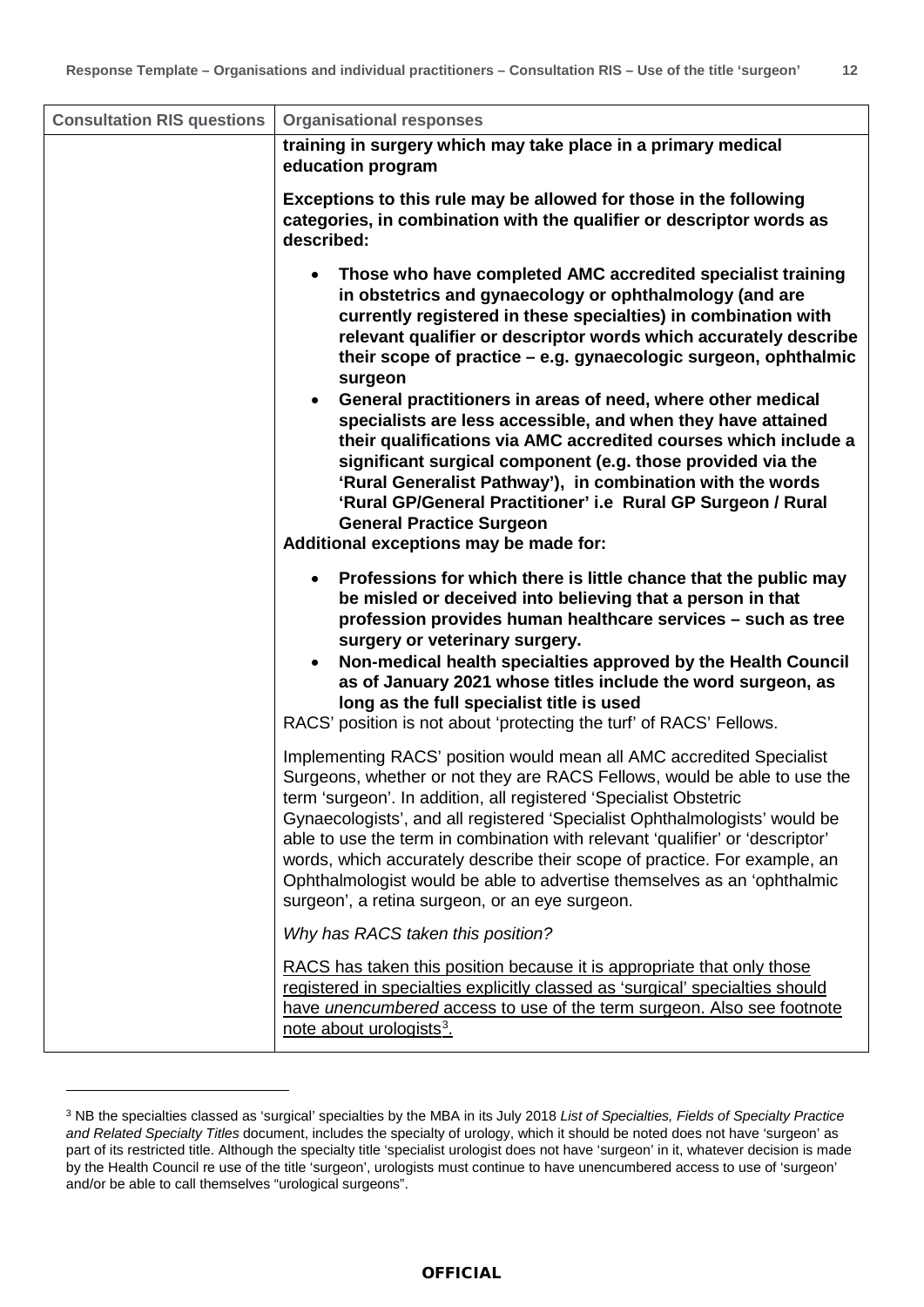| <b>Consultation RIS questions</b> | <b>Organisational responses</b>                                                                                                                                                                                                                                                                                                                                                                                                                                                                                                                                                                                                                                          |
|-----------------------------------|--------------------------------------------------------------------------------------------------------------------------------------------------------------------------------------------------------------------------------------------------------------------------------------------------------------------------------------------------------------------------------------------------------------------------------------------------------------------------------------------------------------------------------------------------------------------------------------------------------------------------------------------------------------------------|
|                                   | At the same time it is reasonable that those who have completed AMC<br>accredited training and are up to date with CPD in other specialties which<br>have a significant surgical component be able to use surgeon in their titles,<br>with appropriate descriptor words indicating scope of practice.                                                                                                                                                                                                                                                                                                                                                                    |
|                                   | Implementing RACS' position would mean that medical practitioners who<br>have not demonstrated their surgical expertise by completing an AMC<br>accredited training program in surgery, ophthalmology or obstetrics and<br>gynaecology, would be prevented from advertising themselves to the public<br>using 'surgeon' in their titles.                                                                                                                                                                                                                                                                                                                                 |
|                                   | The accredited advanced skills surgical training provided to GPs is not<br>comparable to AMC accredited RACS SET training. However as rural GPs<br>play an important role in rural communities by providing accessible health<br>services RACS' position would enable rural GPs who completed the rural<br>generalist pathway and have undertaken AMC accredited advanced skills<br>surgical training, to use the term in combination with the words, 'Rural GP'<br>or 'Rural General Practitioner' - i.e, 'Rural GP Surgeon' /'Rural General<br>Practice Surgeon' and to practice within their scope and accreditation.                                                 |
|                                   | RACS' position would also have the effect that the title 'podiatric surgeon' is<br>maintained, however - RACS does not believe that the current<br>arrangements with regards to podiatric surgery training and professional<br>standards are optimal. The accrediting authority for podiatric surgery training<br>is not the AMC, despite the fact that the AMC accredits all other surgical<br>training programs. Studies have found a variety of issues with podiatric<br>surgery training and outcomes internationally, and training and professional<br>standards for the specialisation are not being provided by a single body as<br>they are in medical practice. |
|                                   | To remedy these issues RACS believes the AMC should be made the<br>accrediting authority assessing podiatric surgery training programs, and<br>recommends that the AOA be consulted with regard to education required to<br>undertake surgery in this area. In the case of foot and ankle surgery the<br>training and education required for podiatric surgeons must be at the same<br>level as has been established for orthopaedic surgeons in relation to foot<br>and ankle surgery.'                                                                                                                                                                                 |
|                                   | Restricting who can use 'surgeon' in the way RACS proposes would help<br>prevent patients from undergoing surgery under a false assumption about<br>the standard of training of the person carrying out the surgery.                                                                                                                                                                                                                                                                                                                                                                                                                                                     |
|                                   | Restricting who can use 'surgeon' in the way RACS proposes would also<br>help maintain public confidence in the high standards of Australia's health<br>system.                                                                                                                                                                                                                                                                                                                                                                                                                                                                                                          |
|                                   | Implementing RACS' proposal would support the main aim of the Health<br>Practitioner Regulation National Law of protecting the public, by<br>guaranteeing that only those who have been trained to a very high standard<br>can advertise themselves to the public using the term 'surgeon'.                                                                                                                                                                                                                                                                                                                                                                              |
|                                   | What 'option' then does RACS support?                                                                                                                                                                                                                                                                                                                                                                                                                                                                                                                                                                                                                                    |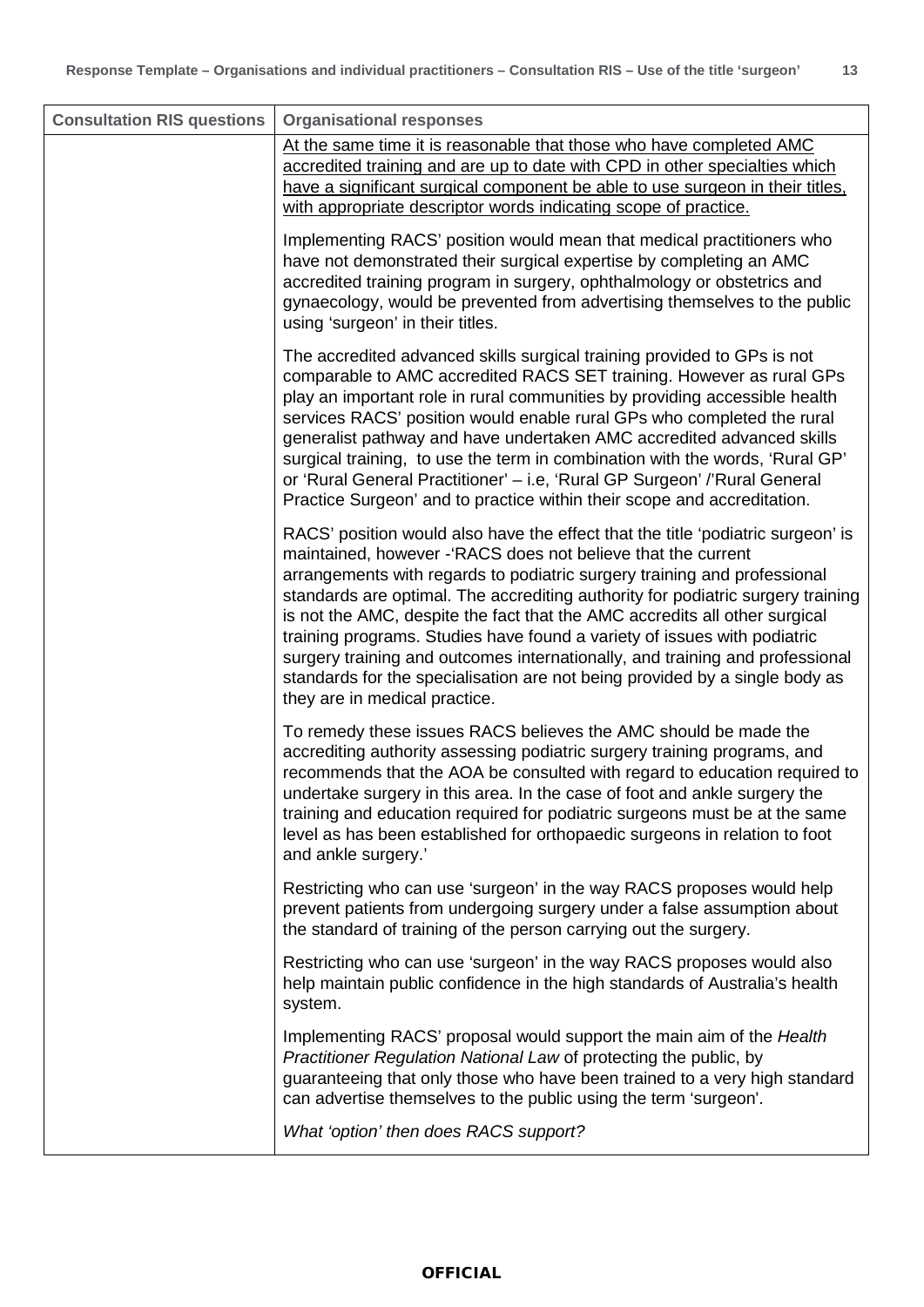| <b>Consultation RIS questions</b> | <b>Organisational responses</b>                                                                                                                                                                                                                                                                                                                                                                                                                                                                                                                                                         |
|-----------------------------------|-----------------------------------------------------------------------------------------------------------------------------------------------------------------------------------------------------------------------------------------------------------------------------------------------------------------------------------------------------------------------------------------------------------------------------------------------------------------------------------------------------------------------------------------------------------------------------------------|
|                                   | RACs will leave the decision on whether 4.1 or 4.2 achieves the desired<br>outcomes to Health Ministers and will not limit the potential of a combination<br>of options being used to achieve the desired outcome.                                                                                                                                                                                                                                                                                                                                                                      |
|                                   | At the same time, RACS suggests that during future AMC accreditation<br>processes for all speciality training programs which include a surgical<br>component, RACS' Surgical Competence and Performance Guide, which<br>details the ten surgical competences as RACS understands them, be used<br>by assessment teams, to underpin the assessment.                                                                                                                                                                                                                                      |
|                                   | A separate framework not necessary                                                                                                                                                                                                                                                                                                                                                                                                                                                                                                                                                      |
|                                   | RACS is aware of public claims that there is a 'gap' in RACS' SET<br>programmes regarding cosmetic surgery, and hence; the need for a<br>separate 'framework' for 'endorsing' providers of cosmetic surgery, rather<br>than restricting access to the title 'surgeon'.                                                                                                                                                                                                                                                                                                                  |
|                                   | The claim about cosmetic surgery is simply incorrect.                                                                                                                                                                                                                                                                                                                                                                                                                                                                                                                                   |
|                                   | In the public mind cosmetic surgery is often thought of as encompassing a<br>discrete collection of procedures, albeit very different ones, such as breast<br>enhancements and rhinoplasty. Yet cosmetic objectives - the restoration or<br>enhancement of aesthetic form and texture - is an important, if not always<br>primary, objective of all surgery. Whether a surgeon is undertaking<br>functional surgery or tumour surgery, there is always an aesthetic<br>component to the operation; the surgeon will always seek the best aesthetic<br>outcome possible for the patient. |
|                                   | Achieving the best cosmetic/aesthetic outcomes comes down to<br>physiological, ethical, psychological, pharmacological and medical expertise<br>as well as surgical technique and an understanding of how to handle tissue,<br>as well as looking after the patient post-operatively. Only 5- or 6-year<br>accredited training programs in specialties which include a significant<br>surgical component within their scope are guaranteed by AMC accreditation<br>to train medical practitioners to very high standards in these areas of<br>expertise.                                |
|                                   | As noted, there is always a cosmetic/aesthetic component to an operation,<br>although there are several surgical fields for which aesthetic outcomes are<br>usually a core objective of procedures. These include:                                                                                                                                                                                                                                                                                                                                                                      |
|                                   | <b>Plastic Surgery</b><br>٠<br>Otolaryngology<br>Ophthalmology<br>$\bullet$<br><b>General Surgery</b><br>$\bullet$<br><b>Urology (Urological Surgery)</b><br>٠<br>Gynaecology<br>$\bullet$                                                                                                                                                                                                                                                                                                                                                                                              |
|                                   | Paediatric surgery<br>Different fields of specialty practice training programs usually focus on<br>different parts of the human anatomy. For example, nose surgery is<br>obviously a focus in the training program for Otolaryngology. Rhinoplasties<br>are often sought for cosmetic purposes. The specialty of plastic surgery is a<br>technique and process surgical specialty with relatively broad scope. RACS'<br>plastic SET program includes topics on many of the procedures in the                                                                                            |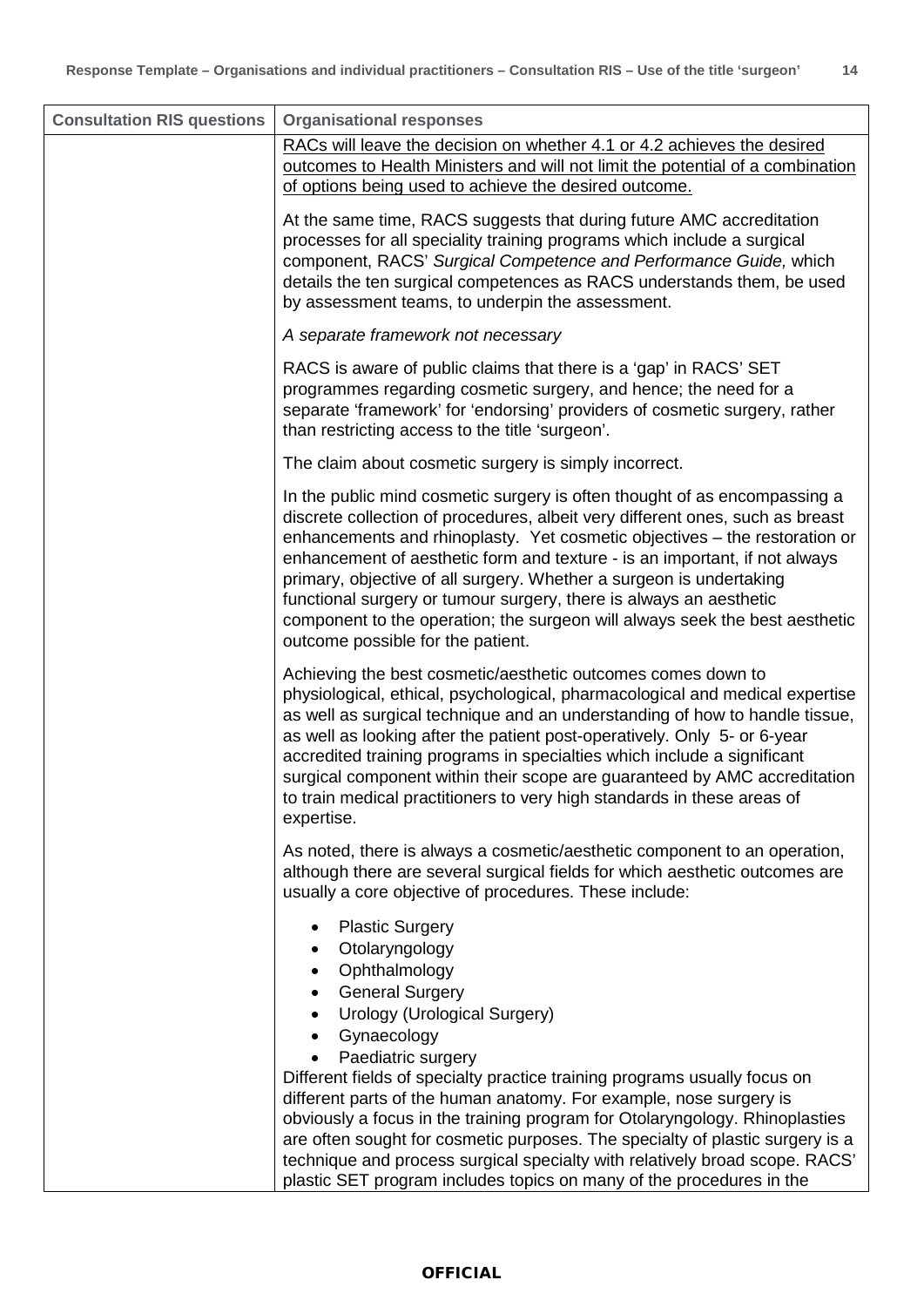| <b>Consultation RIS questions</b> | <b>Organisational responses</b>                                                                                                                                                                                                                                                                                                                                                                                                                                                                                                                                                                                                                                                                                                                         |
|-----------------------------------|---------------------------------------------------------------------------------------------------------------------------------------------------------------------------------------------------------------------------------------------------------------------------------------------------------------------------------------------------------------------------------------------------------------------------------------------------------------------------------------------------------------------------------------------------------------------------------------------------------------------------------------------------------------------------------------------------------------------------------------------------------|
|                                   | domain of cosmetic surgery, such as breast procedures, facial surgery,<br>gender affirming surgery, laser surgery, injectables and body contouring<br>surgery. Other RACS, RANZCO and RANZCOG surgical specialty training<br>programs also cover various of these procedures, as well as other<br>procedures for which aesthetic outcomes are a core objective.                                                                                                                                                                                                                                                                                                                                                                                         |
|                                   | The specific claim about a cosmetic surgery training 'gap' is based on a<br>2017 AMC accreditation report. This report raised a concern about the<br>exposure of RACS surgical trainees to aesthetic surgery in the Plastic and<br>Reconstructive Surgery program. This issue was caused by the fact that, at<br>the time, Commonwealth government funding to several trainee positions in<br>private hospitals was under threat.                                                                                                                                                                                                                                                                                                                       |
|                                   | Subsequently all but one training position secured alternative funding and<br>no compromise to training in aesthetic surgery occurred. The concern was<br>fully addressed and resolved, and any suggestion that the concern remains<br>current is inaccurate.                                                                                                                                                                                                                                                                                                                                                                                                                                                                                           |
|                                   | The 2021 AMC accreditation report has no mention of a gap.                                                                                                                                                                                                                                                                                                                                                                                                                                                                                                                                                                                                                                                                                              |
|                                   | Also as described in detail above, aesthetic outcomes are a focus of all<br>surgical training programs, and talk of a 'gap' somewhat overlooks this fact.                                                                                                                                                                                                                                                                                                                                                                                                                                                                                                                                                                                               |
|                                   | However, the argument goes that, because of the claimed 'gap', a separate<br>'framework' to accredit (or endorse) all medically qualified providers of<br>cosmetic surgery procedures' should be set up.                                                                                                                                                                                                                                                                                                                                                                                                                                                                                                                                                |
|                                   | Without a 'gap' there is little reason to set up a separate framework for<br>endorsement of cosmetic surgery.                                                                                                                                                                                                                                                                                                                                                                                                                                                                                                                                                                                                                                           |
|                                   | A framework for endorsing cosmetic surgery practitioners which required 5 -<br>6 years of surgical training at the level undertaken by trainees in AMC<br>accredited surgical programs would be little more than a duplication of an<br>already existing, rigorous system. As has been described all surgeons who<br>have met the standards for fellowship of RACS (as well as, RACS<br>understands, graduates of OMFS, Ophthalmology and Obstetrics &<br>Gynaecology accredited programs) have received rigorous, world class,<br>AMC accredited training with a strong focus on aesthetic outcomes, with<br>different specialties having received specific training in different procedures<br>commonly understood as the domain of cosmetic surgery. |
|                                   | An endorsement framework which did not require $5 - 6$ years of surgical<br>training at the level undertaken by trainees in AMC accredited programs for<br>specialties with a significant surgical component, and not underpinned by<br>the 10 core RACS competencies would be a framework with lower<br>standards than the existing AMC accreditation system.                                                                                                                                                                                                                                                                                                                                                                                          |
|                                   | Surgery for cosmetic/aesthetic purposes, as in all surgery, has risks,<br>complications, and failures. A framework for endorsing those who undertake<br>cosmetic surgery against a lower standard than is currently the case should<br>not be an outcome that results from this consultation process.                                                                                                                                                                                                                                                                                                                                                                                                                                                   |
|                                   |                                                                                                                                                                                                                                                                                                                                                                                                                                                                                                                                                                                                                                                                                                                                                         |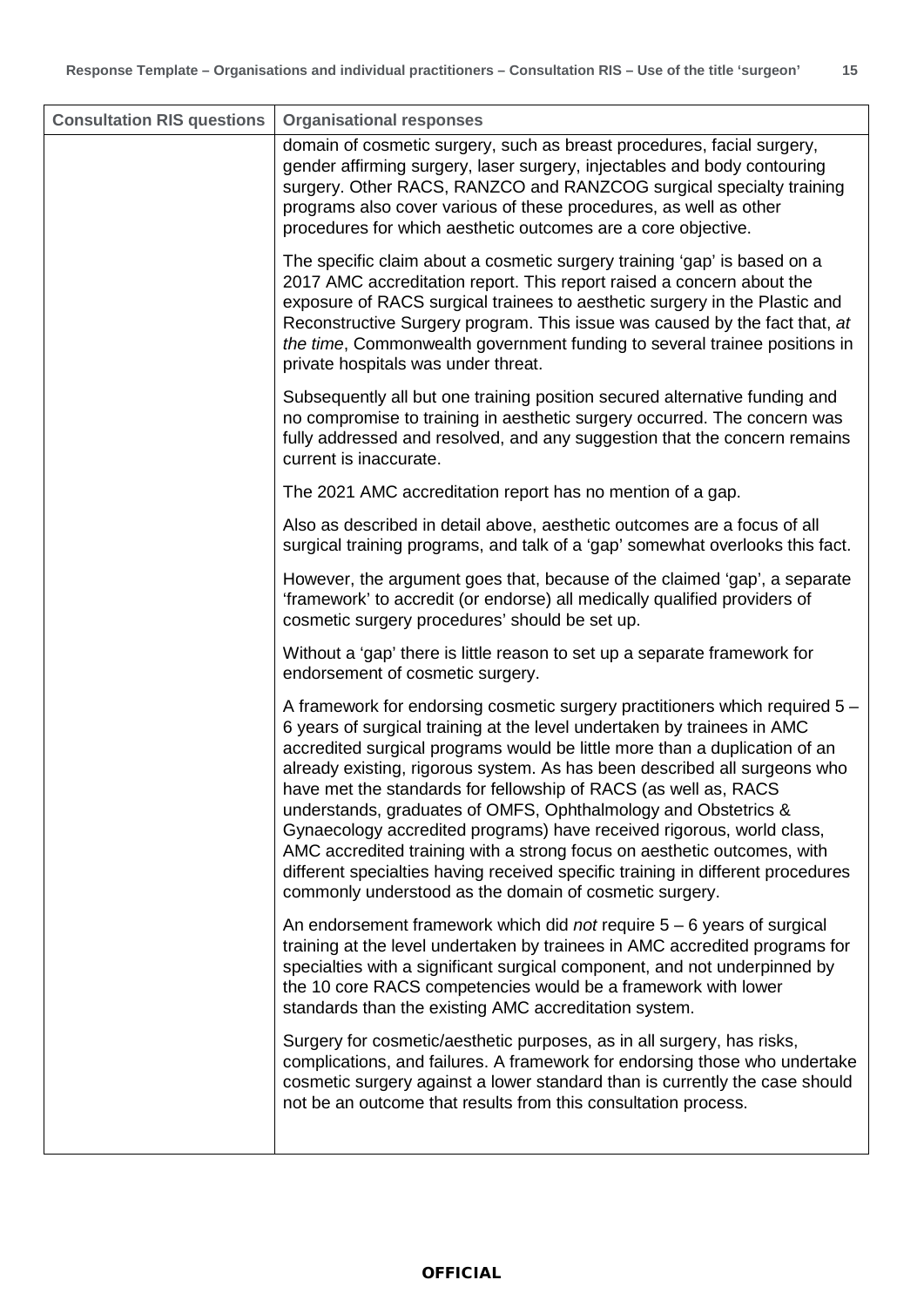|     | <b>Consultation RIS questions</b>                                                                                                                                                                                                                                                                                                                                              | <b>Organisational responses</b>                                                                                                                                                                                                                                                                                                                                                                                                                                                                                                                                                                                                                                                                                                                                                                                                                                                                      |
|-----|--------------------------------------------------------------------------------------------------------------------------------------------------------------------------------------------------------------------------------------------------------------------------------------------------------------------------------------------------------------------------------|------------------------------------------------------------------------------------------------------------------------------------------------------------------------------------------------------------------------------------------------------------------------------------------------------------------------------------------------------------------------------------------------------------------------------------------------------------------------------------------------------------------------------------------------------------------------------------------------------------------------------------------------------------------------------------------------------------------------------------------------------------------------------------------------------------------------------------------------------------------------------------------------------|
| 6.5 | Will restricting the title<br>'surgeon' prevent<br>medical practitioners<br>who cannot use that title<br>from using other titles<br>that imply they are<br>expert providers of<br>cosmetic surgical<br>services?                                                                                                                                                               | Were the National Law amended to align with RACS' position, RACS would<br>recommend that an information campaign be launched so as to educate the<br>public about the new, and simpler, regulation of the title surgeon. In this<br>environment the public would hopefully be more alert to the incongruity of a<br>practitioner who advertised cosmetic surgical services, but who did not describe<br>themselves using the term 'surgeon'. In such an environment it may be more<br>difficult for practitioners who cannot use the title surgeon to imply they have<br>completed accredited training.                                                                                                                                                                                                                                                                                              |
| 6.6 | What other impacts will<br>restricting the title<br>'surgeon' have on<br>surgical specialists and<br>other medical<br>practitioners, including<br>those who obtained their<br>qualifications overseas?                                                                                                                                                                         | Were the title 'surgeon' restricted, to access the title, specialist medical<br>practitioners who had obtained their qualifications overseas would need to<br>complete a Specialist International Medical Graduate pathway as is currently<br>the case to access the current surgical restricted titles.<br>RACS considers this appropriate.                                                                                                                                                                                                                                                                                                                                                                                                                                                                                                                                                         |
| 6.7 | Is it likely that cosmetic<br>surgery consumption<br>patterns will change<br>because of title<br>restriction (whether<br>option 4.1 or 4.2)? In<br>what way? Will they be<br>changed by options 2<br>and 3? In what way?                                                                                                                                                       | As described in the Consultation RIS, information asymmetry between<br>practitioner and patient is a key problem with the status quo. This reform,<br>particularly if implemented in combination with an information campaign, may<br>result in patients asking more questions of practitioners proposing to undertake<br>surgery. If information campaigns focused on the new importance of the term<br>'surgeon', it would seem likely that patients would be particularly questioning of<br>practitioners who did not use the title 'surgeon'. This would hopefully lead<br>patients to gain more information about the doctor proposing to undertake<br>cosmetic surgery and in so doing lead to reduced information asymmetry.<br>If patients were not satisfied with the information they gained about their<br>medical practitioner's qualifications and expertise, they would then of course |
|     | 6.8 Is the regulatory burden                                                                                                                                                                                                                                                                                                                                                   | have the option of seeking out another medical practitioner, if they choose -<br>one able to advertise themselves as a surgeon.<br>Specialist Surgery training positions are already highly sought after, with the                                                                                                                                                                                                                                                                                                                                                                                                                                                                                                                                                                                                                                                                                   |
|     | estimate provided in this<br>RIS realistic? How likely<br>is it that medical<br>practitioners would<br>embark on advanced<br>studies solely in order to<br>call themselves a<br>'surgeon'? Do you<br>expect option 4.1 or 4.2<br>to heighten demand for<br>advanced surgical<br>qualifications? If so by<br>what number? What<br>evidence do you have to<br>support this view? | number of training positions not being established by RACS/other medical<br>colleges, but by health systems, with hospital training post accreditation by<br>RACS. Were the title restricted it is conceivable that it may in a small way<br>increase the number of people applying to training programs, but without<br>additional decisions by health systems, the number of training posts would not<br>increase. RACS however would support applications for increased training<br>numbers as long as the training position provided sufficient exposure and<br>supervision for the trainee to progress to achieving the 10 competencies<br>required currently.                                                                                                                                                                                                                                  |
| 6.9 | Should any options be<br>implemented alongside<br>other options, as a<br>package? If so, please                                                                                                                                                                                                                                                                                | As has been mentioned previously it is RACS' view that RACS' position, should<br>be implemented as a package with option $2.1 - a$ major information campaign.                                                                                                                                                                                                                                                                                                                                                                                                                                                                                                                                                                                                                                                                                                                                       |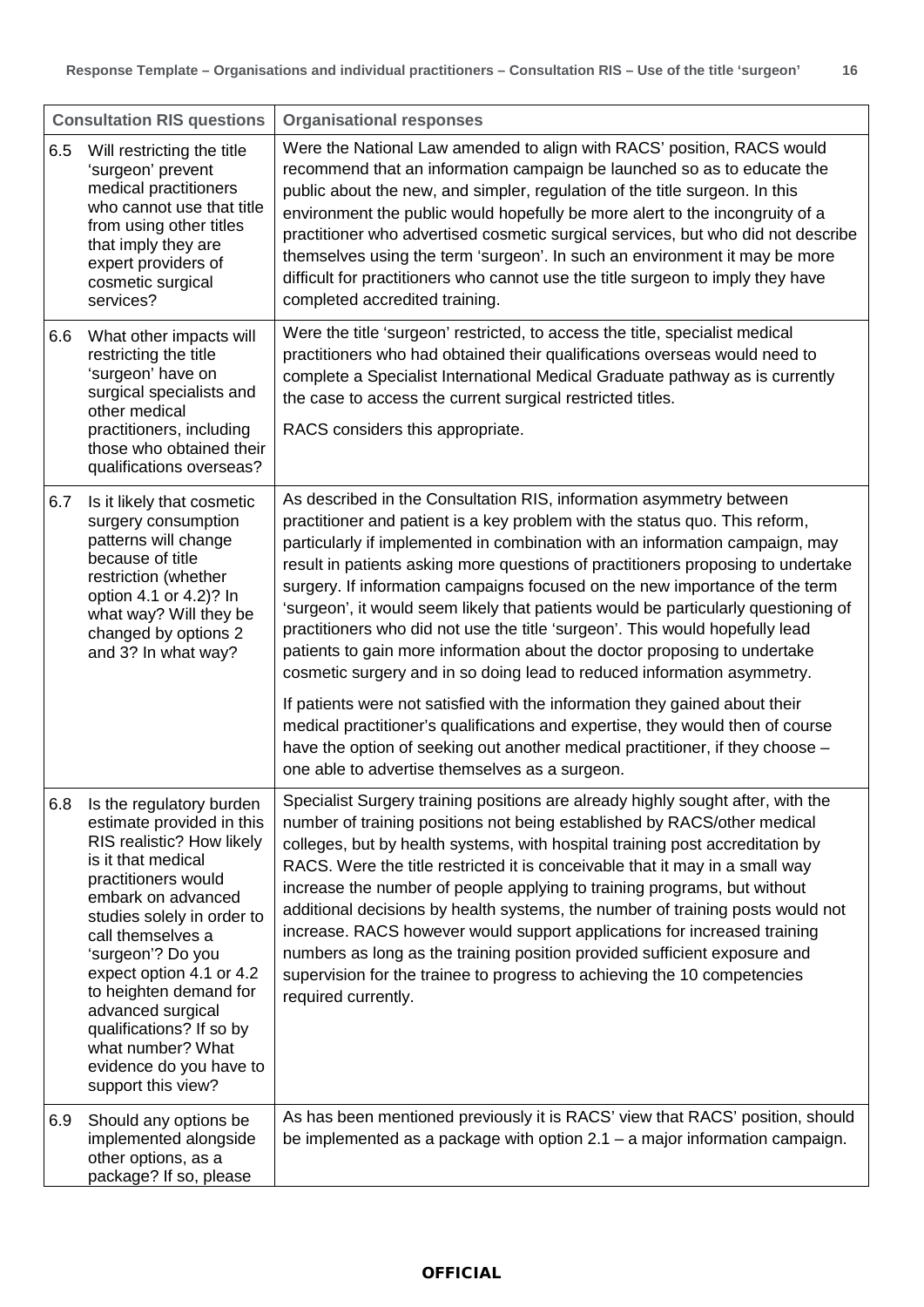| <b>Consultation RIS questions</b>                                                                                                                                                                                                  | <b>Organisational responses</b>                                                                                                                                                                                                                                                                                                                                                                                                                                                                                                                                                                                                                                                                                                                           |
|------------------------------------------------------------------------------------------------------------------------------------------------------------------------------------------------------------------------------------|-----------------------------------------------------------------------------------------------------------------------------------------------------------------------------------------------------------------------------------------------------------------------------------------------------------------------------------------------------------------------------------------------------------------------------------------------------------------------------------------------------------------------------------------------------------------------------------------------------------------------------------------------------------------------------------------------------------------------------------------------------------|
| explain why this would<br>be ideal and how any<br>potential impediments<br>might be overcome?                                                                                                                                      | As described in response to question 6.2, a benefit of the approach selected by<br>RACS is that it would make communicating who is allowed to use the title<br>'surgeon' a lot simpler.                                                                                                                                                                                                                                                                                                                                                                                                                                                                                                                                                                   |
| 6.10 Should Australian<br>lawmakers be mindful of<br>the potential for<br>regulatory change in<br>Australia to shift<br>cosmetic surgery<br>consumption to other<br>jurisdictions abroad?<br>What would the impacts<br>be?         | When patients go abroad for surgery it seems likely that they will already be<br>cognisant of the possibility that standards may be different than in Australia. It<br>seems reasonable to assume that restricting access to the title surgeon in<br>Australia will lead to a greater understanding of surgical qualifications and<br>reinforce public confidence in the very high standards of Australia's health<br>system. It may be that, more aware of surgical qualifications and more aware of<br>the potential difference in standards between Australian and some other<br>jurisdictions, some Australians who would otherwise have considered travelling<br>abroad for surgery, will stay at home.                                              |
| 6.11 Are you concerned that<br>a particular option might<br>have serious, adverse<br>and possibly<br>unanticipated effects?<br>Please state which<br>option/s and<br>unanticipated effects,<br>and why you hold these<br>concerns. | RACS is particularly concerned about option 2.2 for the reasons outlined above<br>in response to question 6.2.<br>RACS is also concerned about option 3.<br>While there may be some value from strengthening existing mechanisms in the<br>National Scheme, RACS is concerned that easier changes - for example<br>changes to codes of conduct, AHPRA investigation protocols or AHPRA risk<br>assessments, may be used as a justification for not moving forward on the<br>reform which is needed – restricting access to use of the title surgeon.<br>For too many years this reform has been put off. Now is the time to act to<br>ensure the safe delivery of surgical care and procedures, when clinically<br>appropriate, to the Australian public. |
| <b>Additional comments</b>                                                                                                                                                                                                         |                                                                                                                                                                                                                                                                                                                                                                                                                                                                                                                                                                                                                                                                                                                                                           |
| Please include any additional<br>comments or identified risks<br>that you believe should be<br>considered by health<br>ministers.                                                                                                  | $\sf X$                                                                                                                                                                                                                                                                                                                                                                                                                                                                                                                                                                                                                                                                                                                                                   |

To receive this document in another format, phone (03) 9500 4392, using the National Relay Service 13 36 77 if required, or [email the NRAS Review Implementation Project Team,](mailto:nras.consultation@health.vic.gov.au) <NRAS.Consultation@health.vic.gov.au>.

Authorised and published by the Victorian Government, 1 Treasury Place, Melbourne.

© State of Victoria, Australia, Department of Health, January 2022.

ISBN 978-1-76096-698-0 (online/PDF/Word) or (print)